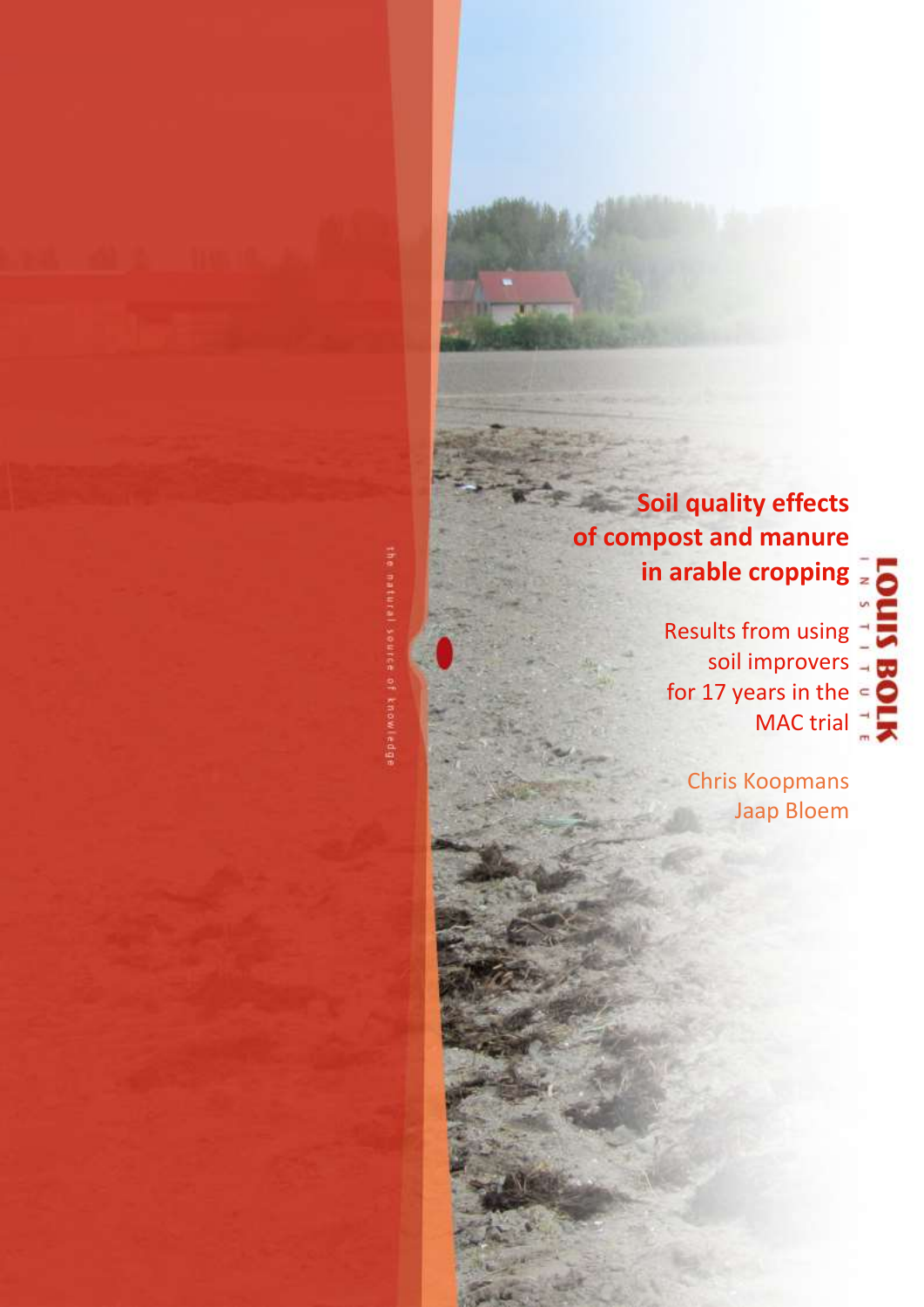© 2018 Louis Bolk Institute

Soil quality effects of compost and manure in arable cropping - Results from using soil improvers for 17 years in the MAC trial

Chris J. Koopmans and Jaap Bloem

Publication number 2018-001 LbP

40 pages

This publication is available at www.louisbolk.nl/publicaties

www.louisbolk.org info@louisbolk.org T +31 343 523 860 Kosterijland 3-5 3981 AJ Bunnik The Netherlands **■** @LouisBolk

Louis Bolk Institute: Research and advice to advance sustainable agriculture, nutrition and health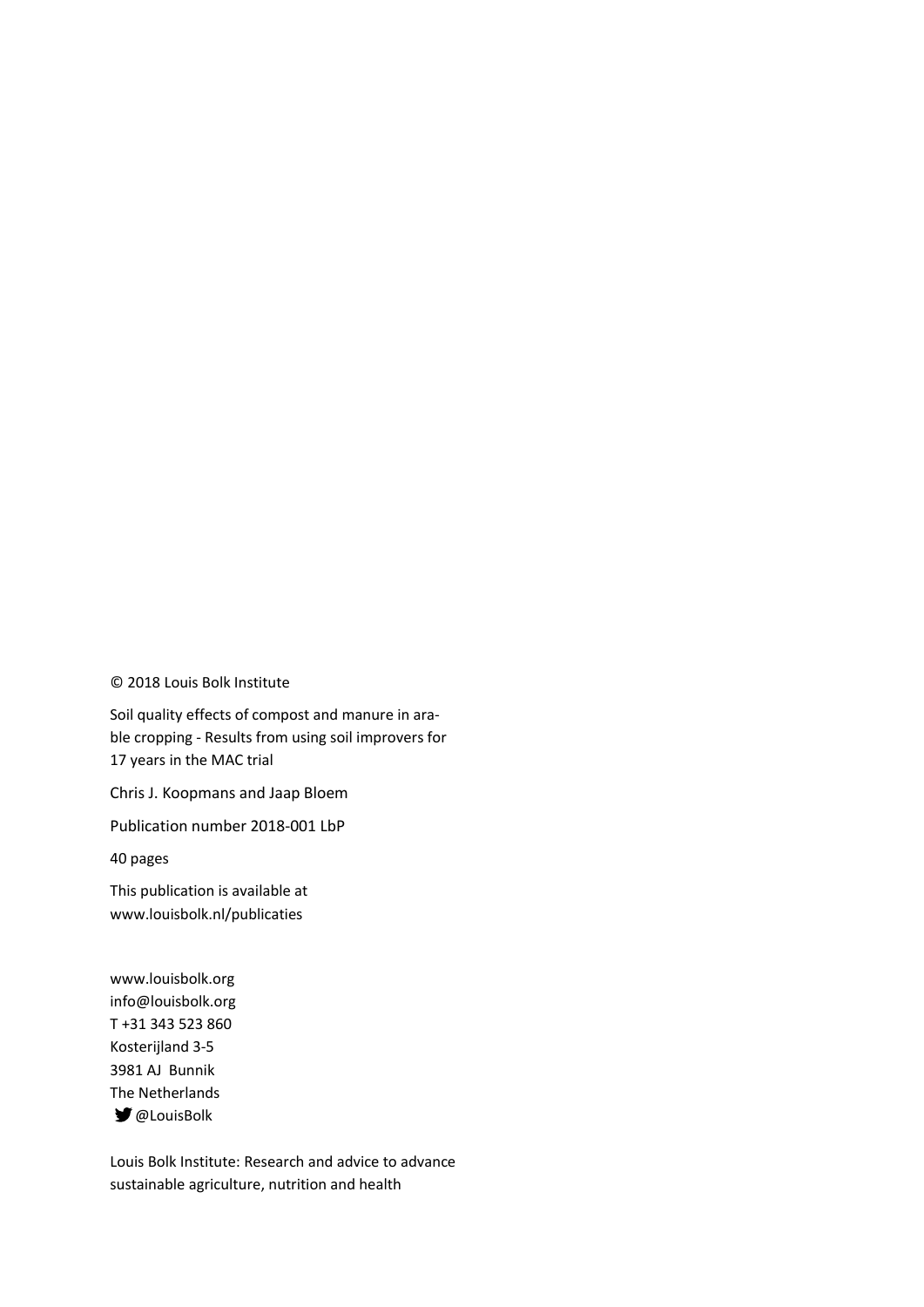# **Preface**

Effects of organic applications on soil fertility and yield stability were evaluated. The evaluation provides knowledge of the different returns and yield stability strategies in relation to the soil quality parameters and ecosystem services.

In this research, long-term effects are evaluated of eight fertilization strategies based on compost, organic manure and mineral fertilizer and their impact on soil chemical, physical and biological parameters indicating overall soil fertility. The trial, started in 1999, is carried out at the arable farm Arenosa in Lelystad, The Netherlands. The 'Manure as a Chance' trial as it is called, is unique in its kind and, as far as known, there is no comparable experimental test in the world where the medium term effect of soil fertility can be assessed with thirteen different manure and compost types. This trial field has been set up and is managed by the Louis Bolk Institute.

We thank very much the farmer Jan van Geffen for his time and effort in managing the field. Financial support through the Dutch public-private program on Improving Soil Management, funded by the Dutch Ministry of Economic Affairs.

This evaluation could not be performed without the contributions of former colleague and founder of the trial Jan Bokhorst and the contribution of many colleagues and students in the course of the experiment.

We also thank Monique Hospers, Riekje Bruinenberg en Hans Dullaert of the Louis Bolk Institute for their contribution to the field and lab work, the laboratory of Wageningen Environmental Research for analyzing soil biological parameters and Harm Keidel (LIOS) for determining nematode compositions. Bart Timmermans contributed with inspiring discussions on the results.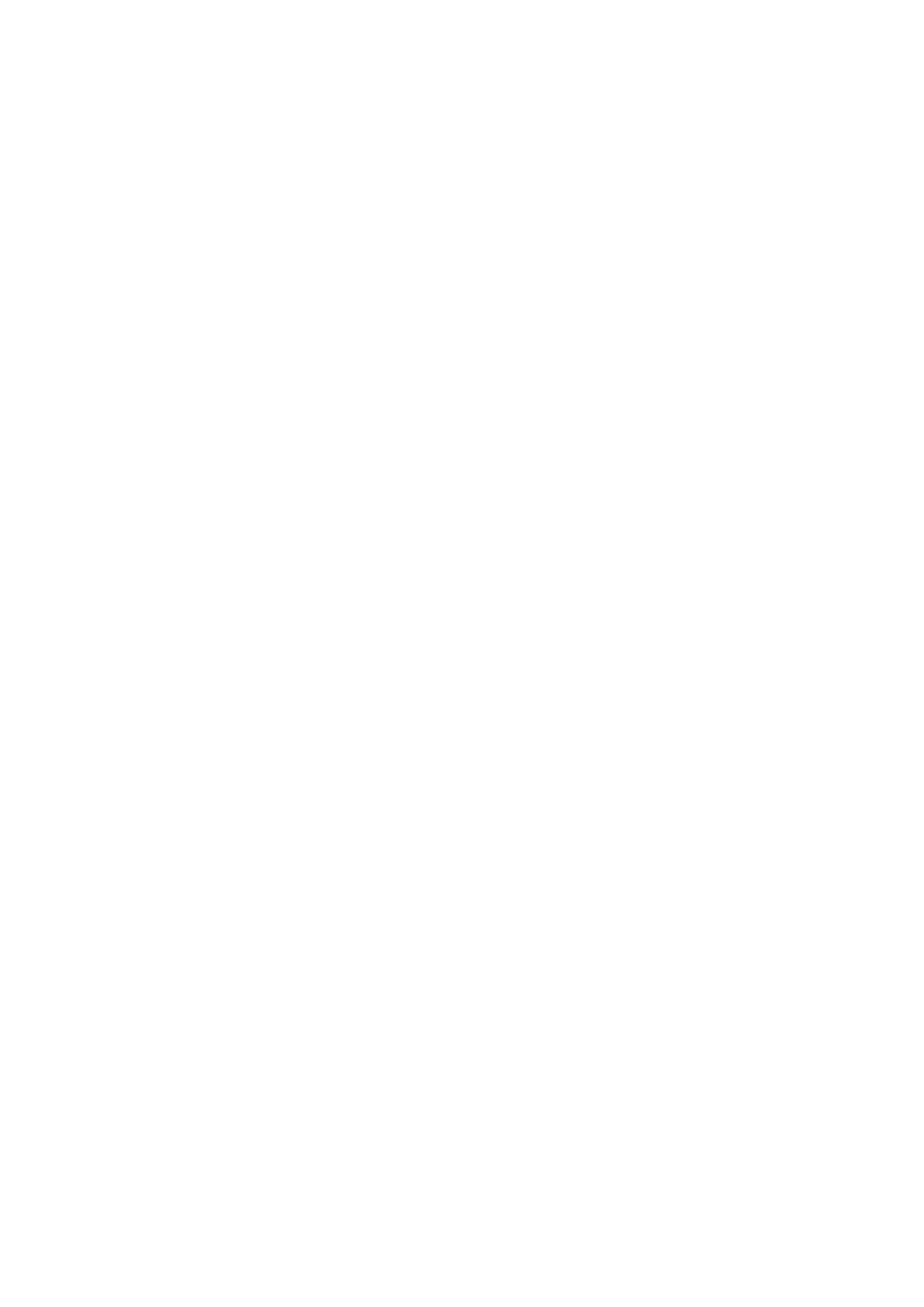# **Contents**

|   | <b>Summary</b>                                                            | $\overline{\phantom{a}}$ |
|---|---------------------------------------------------------------------------|--------------------------|
|   | <b>Samenvatting</b>                                                       | 9                        |
|   | 1 Introduction                                                            | 11                       |
|   | 2 Materials and methods                                                   | 13                       |
|   | Study site and experimental design                                        | 13                       |
|   | Fertilization                                                             | 14                       |
|   | Crop rotation                                                             | 15                       |
|   | Crop yields                                                               | 15                       |
|   | Soil sampling and chemical, physical and biological parameters determined | 16                       |
|   | Chemical parameters                                                       | 16                       |
|   | Physical parameters                                                       | 17                       |
|   | <b>Biological parameters</b>                                              | 17                       |
|   | Statistical analysis                                                      | 18                       |
| 3 | <b>Results</b>                                                            | 19                       |
|   | Crop yield and development                                                | 19                       |
|   | Soil chemical parameters                                                  | 20                       |
|   | Soil physical parameters                                                  | 22                       |
|   | Soil biological parameters                                                | 22                       |
| 4 | <b>Discussion and conclusion</b>                                          | 25                       |
|   | Effects on soil organic matter                                            | 25                       |
|   | Effects on potential nitrogen mineralization and yield                    | 26                       |
|   | Effects on soil life                                                      | 28                       |
|   | References                                                                | 30                       |
|   | <b>Appendix 1</b>                                                         | 32                       |
|   | <b>Appendix 2</b>                                                         | 33                       |
|   | <b>Appendix 3</b>                                                         | 34                       |
|   | <b>Appendix 4</b>                                                         | 35                       |
|   | <b>Appendix 5</b>                                                         | 36                       |
|   | Appendix 6                                                                | 37                       |
|   | <b>Appendix 7</b>                                                         | 38                       |
|   | <b>Appendix 8</b>                                                         | 39                       |
|   | <b>Appendix 9</b>                                                         | 40                       |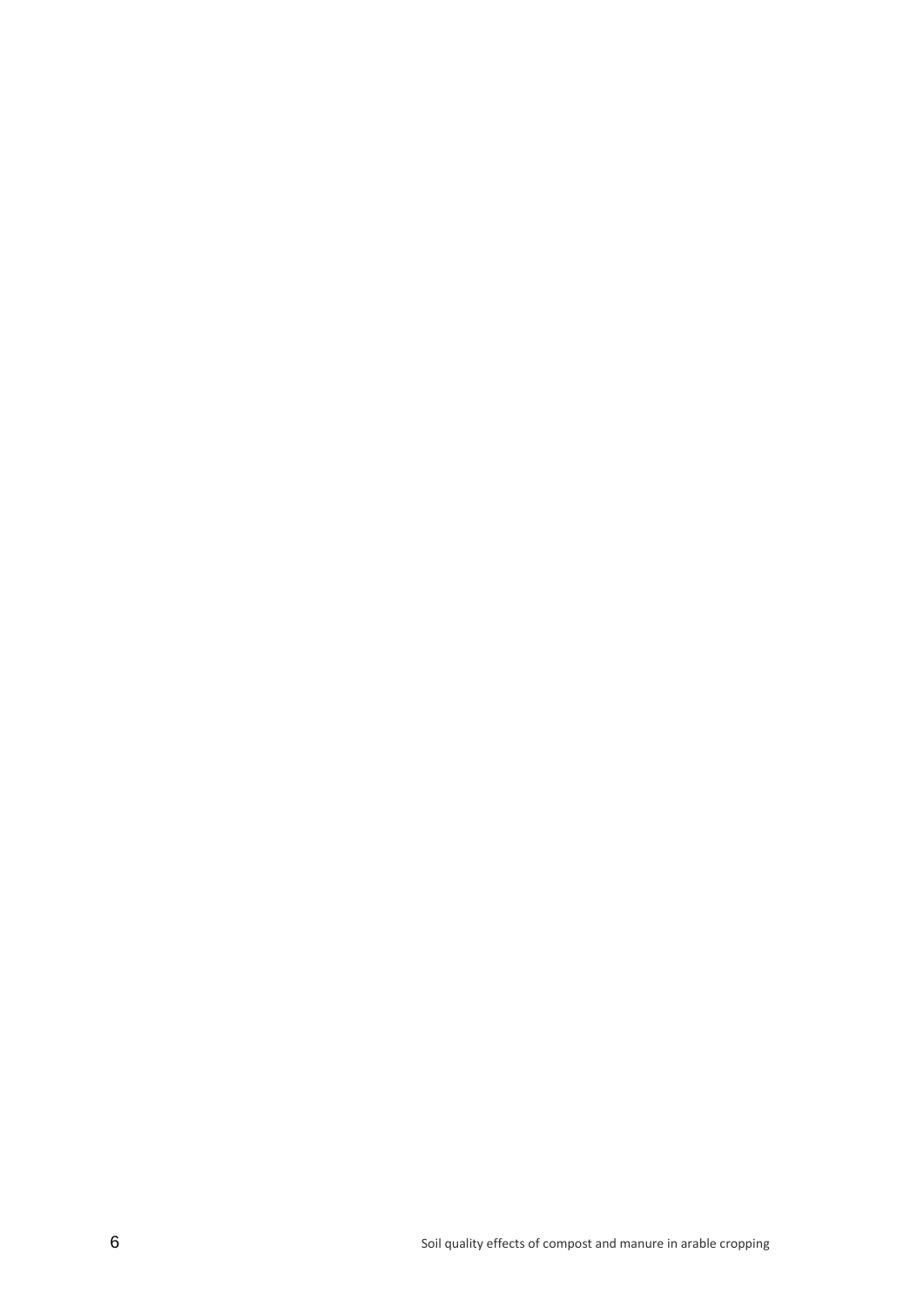### **Summary**

There are many factors to consider when deciding how to maintain a sustainable soil fertility in arable cropping. Multi-year research into the divergent effects of fertilizers can help considerably. The hypothesis of this study is that the fertilizer strategy including the quantity and quality of the organic substance applied, in the end determines soil quality as well as the yield capacity of the soil.

In this study three fertilization strategies are compared: (i) fertilization mainly for the purpose of feeding plants: mineral fertilizer or slurry treatments; (ii) Fertilization with the purpose of feeding the soil: plant composts, household compost and nature compost treatments; (iii) Fertilization both for plant and soil feeding: poultry manure, household compost&slurry and deep stable manure treatments. North of the city of Lelystad, The Netherlands these eight fertilizer treatments are compared in a completely randomized block design in an intensive rotation including crops like potatoes, carrots, parsnip and salsify. Soil samples were taken after the growing season in 2016, 17 years after the start of the experiment.

Yields for the plant feeding, soil & plant feeding and soil feeding strategies diverged during this period. The relative yield of the plant feeding strategy remained stable. For the soil feeding strategies, yields declined over time, while the soil & plant feeding fertilization strategies resulted in increasing yields during the course of the experiment.

After 17 years, significant effects were found for organic matter and labile organic matter levels in the soil. Highest levels of organic matter (+41%) were found in the nature compost treatment. Also deep stable manure (+31%) and household compost&slurry (+22%) increased soil organic matter levels significantly. Mineral fertilizer and slurry remained at levels similar to the start of the experiment (1.6%). Higher soil organic matter additions corresponded with higher soil organic matter levels found after 17 years. Labile soil organic matter (determined as Hot Water extractable Carbon) was found to be highest in the stable manure, followed by household compost&slurry and nature compost treatments.

Mineralization of nitrogen in the soil was affected by the fertilizer additions. It remained lowest in the mineral fertilizer treatment. The deep stable manure resulted in a mineralization, which was considerably higher if compared to mineral fertilizer (+ 70%) followed by nature compost (+ 58%), and the household compost&slurry combination (+39%). The soil mineralizable C followed a pattern similar to the level of soil organic matter.

Limited effects of fertilizer additions were found on soil organisms. Earthworms showed highest numbers in the poultry manure treatment compared to all other treatments. Organic matter additions did not change overall bacterial biomass, but fungal biomass was significantly higher in the mineral fertilizer treatment. The low mineralization in the mineral fertilizer treatment combined with a high fungal biomass could be an indication of a low nutrient availability at the end of the growing season.

Nematode abundance was highest in the deep stable manure and nature compost treatments, followed by the mineral fertilizer and plant compost treatments. Herbivorous and bacterivorous nematodes dominated, with highest numbers in the nature compost followed by mineral fertilizers and plant compost treatments.

Overall, it might be concluded that best results are obtained with fertilizers used for both crop nutrition and building soil quality: deep stable manure, household compost&slurry and poultry manure. Although there are positive indications on total organic matter, total C and labile organic matter, the build-up of the soil organisms is slow which might also be a result from the light soil and the intensive rotation and soil cultivation.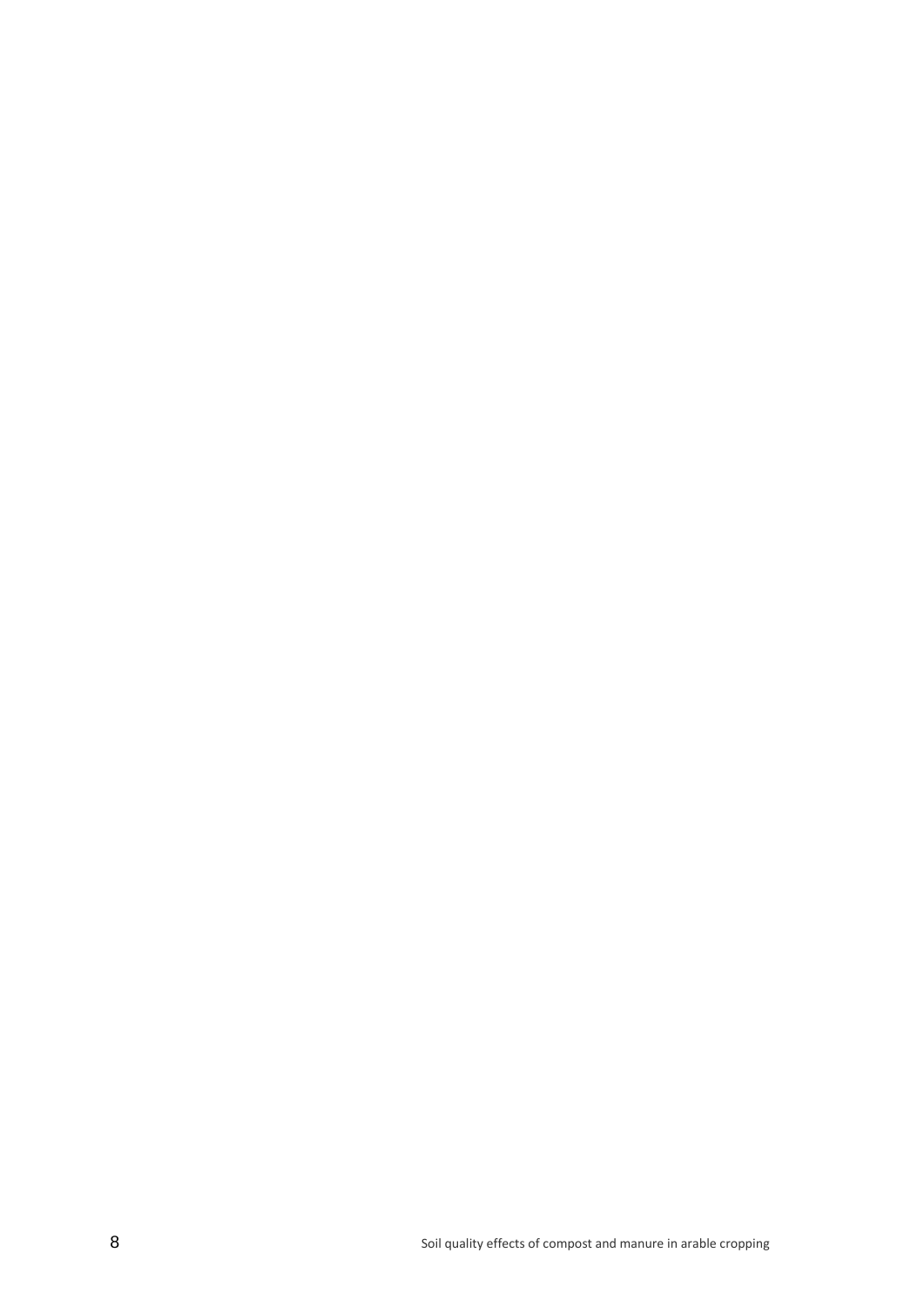### **Samenvatting**

Bij het inzetten op een duurzame bodemvruchtbaarheid voor de akkerbouw moet met meerdere factoren rekening worden gehouden. Meerjarig onderzoek naar de uiteenlopende effecten van meststoffen kan aanzienlijk helpen om inzicht te krijgen in de effecten van meststoffen voor gewas, de bodem en het bodemleven. In deze studie is de hypothese dat de hoeveelheid en kwaliteit van de toegepaste organische meststoffen op de lange termijn bepalend is voor de bodemkwaliteit en de opbrengstcapaciteit van de bodem.

Drie bemestingsstrategieën zijn daarbij vergeleken: (i) bemesting voornamelijk gericht op het voeden van de planten: minerale meststof en drijfmest; (ii) Bemesting voornamelijk gericht op het voeden van de bodem: groencompost, GFT-compost en natuurcompost; (iii) Bemesting gericht op het voeden van zowel de planten- alsook de bodem: pluimveemest, een combinatie van GFT&drijfmest en potstalmest. In een gewarde blokkenproef op het biologische bedrijf Arenosa ten noorden van Lelystad zijn de effecten van bovenstaande acht bemestingsvarianten in een intensieve rotatie met o.a. aardappel, peen, pastinaak en schorseneer na 17 jaar met elkaar vergeleken. De opbrengsten van gewassen lopen voor de 3 strategieën uiteen. De relatieve opbrengst van de op de voeding van planten gerichte strategie bleef stabiel. Bij de bodem voedende strategie daalden de opbrengsten over de jaren, terwijl de bodem- en planten voedende bemestingsstrategie resulteerde in toenemende opbrengsten in de loop van het experiment.

De grootste toename aan bodemorganische stof werd in de natuurcompost gevonden (+ 41%). Ook de potstalmest resulteerde in een toename (+31%) evenals de GFT&drijfmest variant (+ 22%). Bij de minerale mest en drijfmest bleef het organische stofgehalte dicht bij de uitgangssituatie (1,6%). De in de bodem aangetroffen organische stof correleerde sterk met de totale hoeveelheid organische stof toegediend met de bemesting gedurende 17 jaar. De meeste labiele organische stof werd aangetroffen in de stalmest variant, gevolgd door GFT compost&drijfmest en natuurcompost.

De mineraliseerbare stikstof in de bodem werd sterk beïnvloed door de toegediende meststoffen. Mineraliseerbare stikstof bleef het laagst in de minerale mest variant. De potstalmest resulteerde in de hoogste mineralisatie (+ 70% ten opzichte van minerale mest) gevolgd door natuurcompost (+ 58%) en GFT compost&drijfmest (+ 39%). De mineraliseerbare koolstof C volgde een patroon dat vergelijkbaar is met het verloop van de organische stof in de bodem.

De effecten van de organische meststoffen op bodemleven bleven ook na 17 jaar relatief beperkt. Regenwormen vertoonden hogere aantallen in de pluimveemest vergeleken met alle andere varianten. De organische meststoffen hadden geen effect op de totale bacteriële biomassa, wel werden verschillen in schimmelbiomassa gevonden met significant meer schimmels in de minerale mest variant. De lage mineralisatie in deze variant in combinatie met de hoge schimmelbiomassa kan een aanwijzing zijn voor een lage beschikbaarheid van voedingsstoffen ten tijde van de meting in het najaar. Mogelijk is hierbij sprake van grotere hoeveelheden mycorrhiza schimmels.

Grootste aantallen nematoden werden in de potstalmest en natuurcompost gevonden gevolgd door de minerale mest en groencompost varianten. Herbivore en bacterivore nematoden domineerden bij de natuurcompost gevolgd door minerale mest en groencompost.

Al met al kan worden geconcludeerd dat de beste resultaten kunnen worden behaald met meststoffen die zowel op voeding van het gewas alsook op de opbouw van de bodem zijn gericht: potstalmest, GFT compost&drijfmest en pluimveemest. Zowel de organische stof alsook de labiele organisch stof laten daarbij duidelijke effecten zien, maar veranderingen in bodemleven komen minder naar voren en lijken traag te verlopen. De lichte zavelgrond maar ook het relatief intensieve bouwplan met een intensieve grondbewerking tot gevolg zouden hieraan ten grondslag kunnen liggen.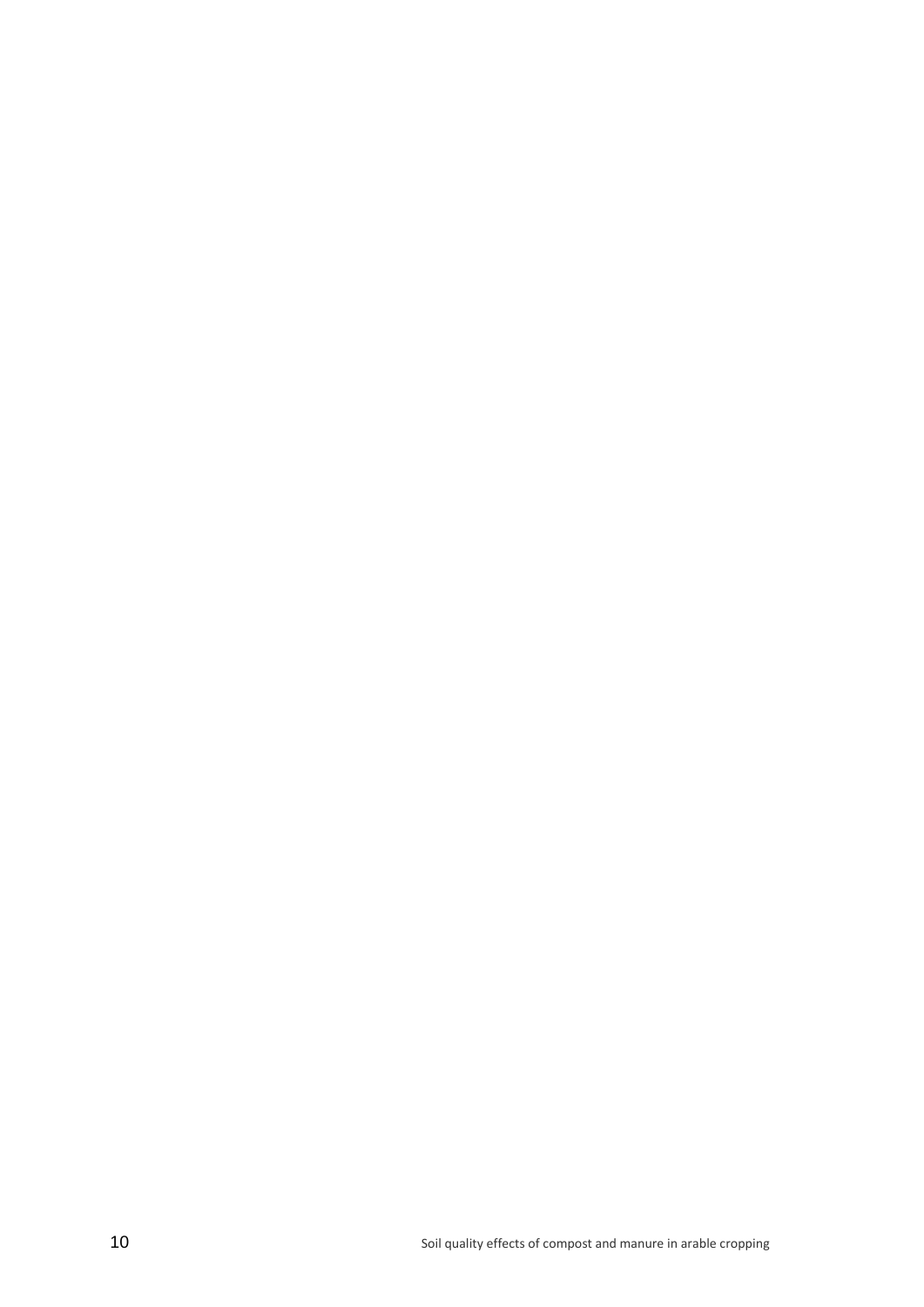# **1 Introduction**

The Dutch Agri & Food Agenda aims to make agricultural production systems more circular. For instance by reducing and recycling waste: 'The growth of the world's population demands additional efforts to improve productivity and resource efficiency. Robust plant production with a high soil quality is central for achieving this aim.

However, for farmers legislation is becoming more complex which results in fewer options for improving yields and at the same time maintaining soil fertility. There are different requirements to the use of various natural inputs like manure or compost (levels of nitrogen, phosphate, etc.). Reduction of nutrient losses like nitrate leaching is essential within the European nitrate directive. This often makes it easier to meet requirements with mineral fertilizers because it is available in any desired composition. Organic fertilizers however, contribute to a robust production through the unique combination of nutrients with carbon rich materials. This means nutrition for soil life with biodiversity and nutrient availability as a result. In addition, carbon storage and increased water regulation of soils are societal issues that require more and more focus and attention of farmers when using inputs.

How to make the right choices between short-term yield and long-term production stability, between business interests and societal requirements? Are the apparent contradictions bridgeable here? In order to combine and optimize all requirements, knowledge about the fate of organic matter is required. The effect of organic matter inputs on soil quality is only partly visible in the medium to long term.

There are many factors to consider when deciding how to fertilize agricultural crops. Each fertilizer has its advantages and disadvantages, and they are not easy to weigh up. Multi-year research into the divergent effects of fertilizers can help considerably. In the first instance, it is important to know how to achieve good yields. The next question is whether the choice of fertilizer based on this premise will continue to give a good yield over the longer term. Think, for example, of the build-up of organic matter in the soil. There may be a link between fertilizer use, soil biodiversity and disease suppression; and this in turn affects production losses due to pests and diseases, and the use of crop protection products. In respect of climate change it is important to maintain, or (based on the field trial) even increase the organic matter content of the soil. Finally, biodiversity is increasingly considered as an important product in itself. With so many issues to consider, it is not easy to make the right choice. In this publication, we discuss the work done in the field trial and the most significant results after seventeen years of following different fertilization strategies.

The hypothesis of this study is that the fertilizer strategy including the quantity and quality of the organic substance applied, in the long run determines soil quality as well as the yield capacity of the soil. More specific questions are:

- What is the impact of the amount and composition of the manure or compost on soil quality in the long run?
- Which type and composition of organic matter enhance the required services like stability of production, soil biodiversity and carbon sequestration in the soil?
- Which fertilizer or combination of fertilizers performs best within legal requirements to serve these multiple goals?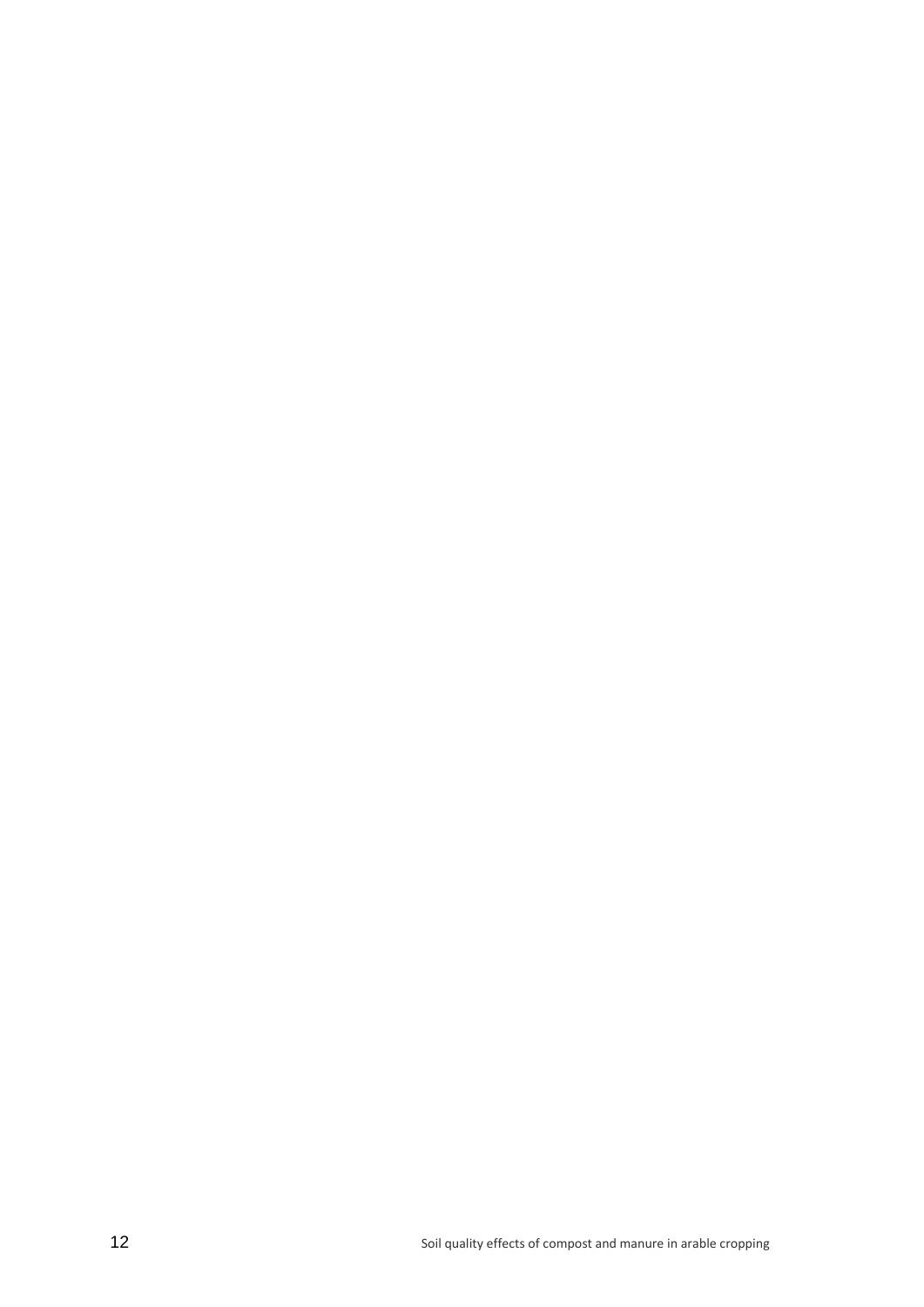# **2 Materials and methods**

#### **Study site and experimental design**

The experiment is located north of the city of Lelystad in the province of Flevoland (52.32° N, 5.30° E). Since 1999, thirteen fertilization treatments are compared in a completely randomized block design with four replicates. Every field plot is 7x9 m.

The trial field has a calcium-rich loam soil with 9% clay and 4.4% lime. At the start of the experiment, the soil organic matter content was 1.6% [\(Table 1\)](#page-12-0). The top soil is around 30 cm deep and deeper a stratified subsoil is found with alternating layers with low humus content.

<span id="page-12-0"></span>*Table 1: Soil parameters at the start of the experiment in 1999.*

| Soil depth | <b>Organic matter</b> | pH-KCl | P-water           | P-AI                            | K-HCI                                   |
|------------|-----------------------|--------|-------------------|---------------------------------|-----------------------------------------|
| cm         | %                     |        | mg $P_2O_5I^{-1}$ | mg $P_2O_5$ 100 g <sup>-1</sup> | mg K <sub>2</sub> O 100 g <sup>-1</sup> |
| $0 - 20$   | 1.b                   | 7.6    | 55                | 37                              | 23                                      |

Thirteen types of fertilization are compared which can be divided in three types of fertilization strategy:

- Fertilizers used mainly for the purpose of crop nutrition: mineral fertilizer and slurry.
- Fertilizers used mainly to build up soil quality: plant composts, household compost and nature compost.
- Fertilizers used both for crop nutrition and building soil quality: poultry manure, household compost&slurry and deep stable manure.

During the experiment, manure and compost addition was limited by a maximum nitrogen mineralization of 100 kg N ha<sup>-1</sup> from fertilizer applications. As fertilizer were applied two years out of three, the average application of nitrogen mineralized from fertilization is 67 kg N ha<sup>-1</sup> yr<sup>-1</sup>. For some treatments, a nitrogen application of 100 kg leads to an exceedance of maximum allowed phosphorus fertilization. For these treatments, a maximum of 120 kg  $P_2O_5$  ha<sup>-1</sup> was taken instead. With fertilizers applied two years in three, an average of 80 kg  $P_2O_5$  ha<sup>-1</sup> year<sup>-1</sup> was applied which is the maximum within the statutory norm at the start of the experiment. 120 kg  $P_2O_5$  could also be applied in the case of nature compost (with low levels of heavy metals).

In the case of household compost and plant compost only the legally permissible level of 6000 kg dry matter per ha per year was applied which meant that the 100 kg nitrogen mineralized per ha and the 120 kg  $P_2O_5$  per ha levels were not achieved in these treatments. As this did not constitute a complete fertilization programme, an extra treatment was added. This was a combination of household compost and cattle slurry, with a total of 100 kg N-mineralized per ha.

In case of the household and plant compost, considerably less nitrogen was applied than in the other treatments. In the treatments with little or no organic matter, such as mineral fertilizer and slurry, far less soil mineralization (i.e. from previous years' fertilizer applications) was built up than in, for example, the deep stable manure treatment. This must be taken into account when evaluating the results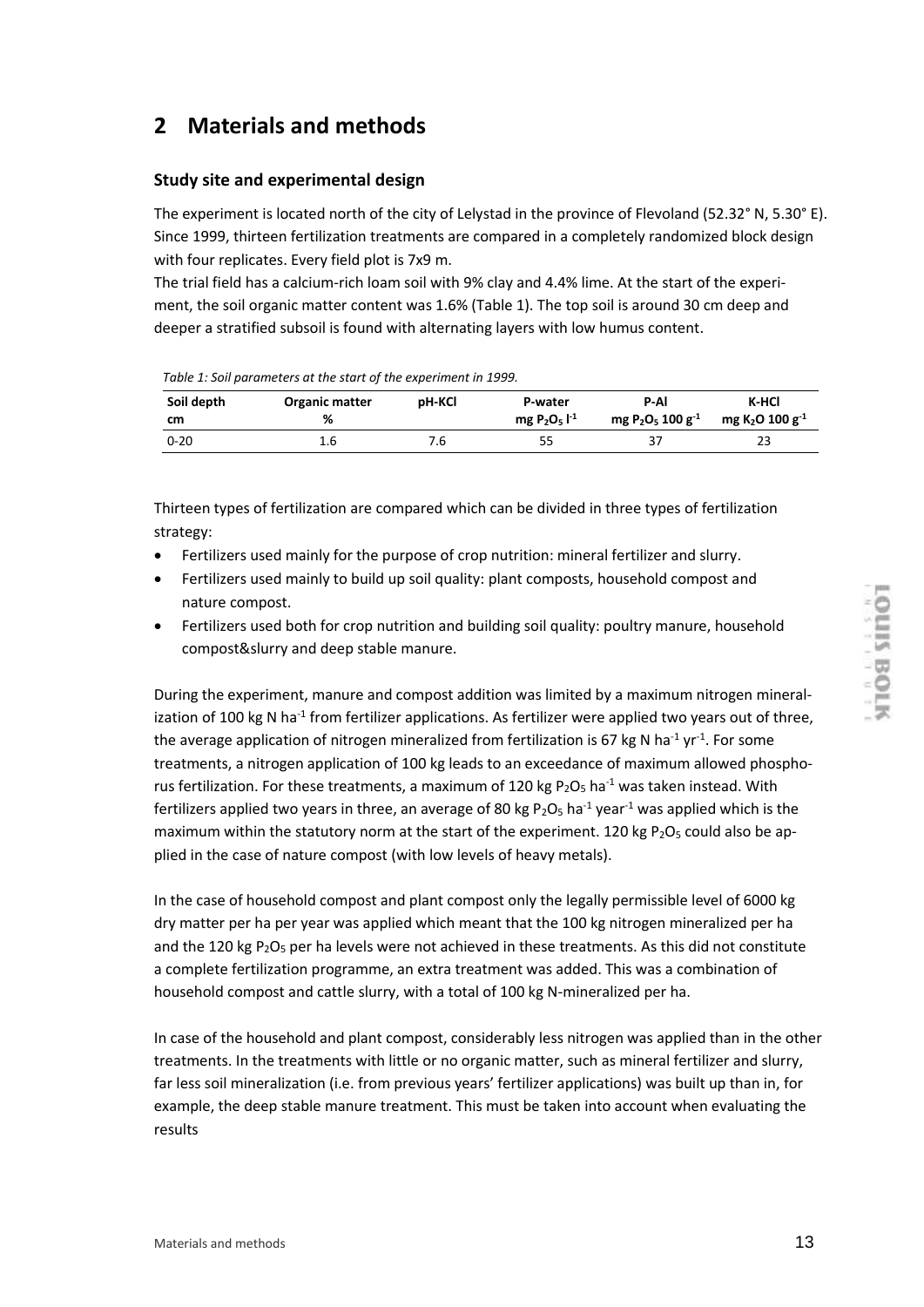For this evaluation, more frequent and elaborate measurements were done in eight of the thirteen treatments. In this study, the main focus is on these eight treatments; mineral fertilizer (M), slurry (S), poultry manure (PM), household compost&slurry (HCS), deep stable manure (DSM), plant compost (PM; lightly composted), household compost (HC) and nature compost (NC).



*Illustration 1: Fertilizer application in the field (from top left to bottom right) mineral fertilizer (M), slurry (S), poultry manure (PM), household compost&slurry (HCS), deep stable manure (DSM), plant compost (PC), household compost (HC) and nature compost (NC).*

#### **Fertilization**

Manure and compost addition was limited by a maximum nitrogen mineralization of 100 kg nitrogen per ha per year from the fertilizer applications. As fertilizer was applied two years in three, the average nitrogen mineralized from fertilization was 67 kg N ha<sup>-1</sup> mineralized or 80 kg P<sub>2</sub>O<sub>5</sub> ha<sup>-1</sup>. In order to do this, the amount of manure applied was based on measured N and  $P_2O_5$  content of the manure. If no measurements were available beforehand, the amount was based on the nutrient contents of previous years. Because the nutrient content is not constant, applied nutrient application varied somewhat over years. The manures were applied in May, regardless of the preceding crops.

[Table 2](#page-14-0) summarizes the average nutrient and organic matter additions of the eight selected treatments[. Table 3](#page-14-1) summarizes the years of application.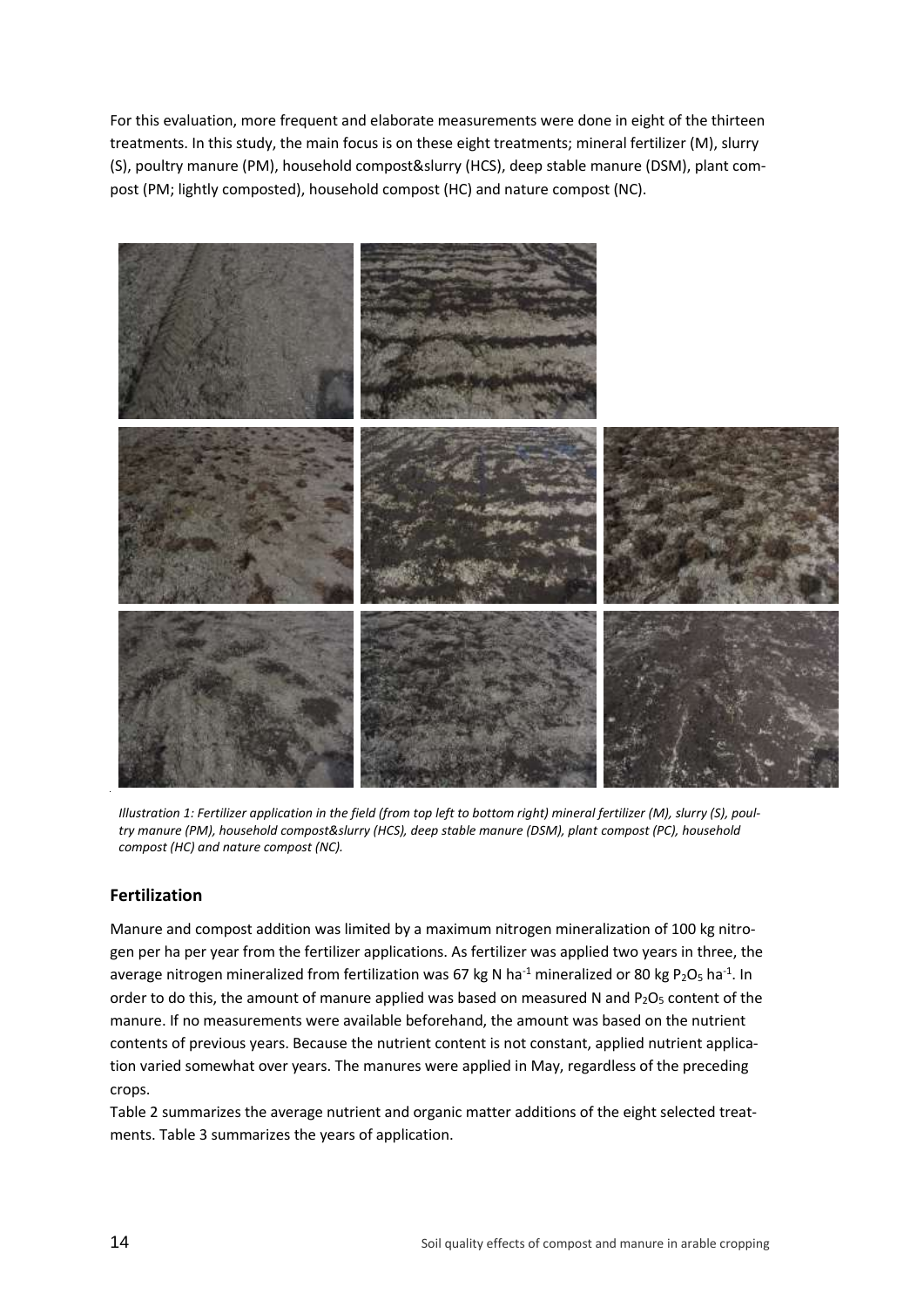| <b>Treatment</b>            | <b>Strategy</b><br>Set-up<br>application |                                        | Total N<br>$kg$ N ha $^{-1}$<br>$year-1$ | Phosphate<br>$kg P2O5$ ha <sup>-1</sup><br>$year-1$ | Dry matter<br>$kg$ d.m. ha $-1$<br>$year-1$ | Organic matter<br>$kg$ o.m. ha $-1$<br>year <sup>1</sup> |
|-----------------------------|------------------------------------------|----------------------------------------|------------------------------------------|-----------------------------------------------------|---------------------------------------------|----------------------------------------------------------|
| Mineral fertilizer (M)      | Plant                                    | 67 kg N mineralized                    | 66                                       | 55                                                  | 551                                         | 0                                                        |
| Slurry (S)                  | Plant                                    | 67 kg N mineralized                    | 99                                       | 38                                                  | 2027                                        | 1426                                                     |
| Poultry manure (PM)         | Soil &<br>plant                          | 80 kg $P_2O_5$                         | 89                                       | 79                                                  | 2169                                        | 1601                                                     |
| Household compost&          |                                          |                                        |                                          |                                                     |                                             |                                                          |
| slurry (HCS)                | Soil &<br>plant                          | 67 kg N mineralized                    | 156                                      | 74                                                  | 7102                                        | 2852                                                     |
| Deep stable manure<br>(DSM) | Soil &<br>plant                          | 67 kg N mineralized                    | 167                                      | 85                                                  | 6746                                        | 4533                                                     |
| Plant compost (PC)          | Soil                                     | 6000 kg d.m.                           | 49                                       | 26                                                  | 4911                                        | 1426                                                     |
| Household compost<br>(HC)   | Soil                                     | 6000 kg d.m.                           | 65                                       | 39                                                  | 5215                                        | 1525                                                     |
| Nature compost (NC)         | Soil                                     | $80 \text{ kg} \text{ P}_2 \text{O}_5$ | 175                                      | 79                                                  | 19281                                       | 6149                                                     |

<span id="page-14-0"></span>*Table 2: Fertilizer treatments compared in this study with the strategy and realised applications of nitrogen, phosphate and organic matter during the period 1999-2016.* 

#### **Crop rotation**

Activities at the field site were integrated in the regular farming practices and crop rotation of the organic farm. Several crops were grown in the trial over years. [Table 3](#page-14-1) summarizes the crop rotation over time. In the winters of 2011, 2012, 2013 and 2015, rye was sown as a cover crop.

<span id="page-14-1"></span>*Table 3: Field crops grown in the trial during the experimental period. Years of fertilizer additions are indicated.*

| Year | Crop        | <b>Fertilization</b> | Cover crop |
|------|-------------|----------------------|------------|
| 1999 | Red cabbage | Yes                  |            |
| 2000 | Potatoes    | Yes                  |            |
| 2001 | Beetroot    | Yes                  |            |
| 2002 | Carrots     | No                   |            |
| 2003 | Parsnip     | Yes                  |            |
| 2004 | Broccoli    | No                   |            |
| 2005 | Pumpkin     | Yes                  |            |
| 2006 | Cauliflower | Yes                  |            |
| 2007 | Potatoes    | No                   |            |
| 2008 | Salsify     | Yes                  |            |
| 2009 | Parsnip     | Yes                  |            |
| 2010 | Pumpkin     | No                   |            |
| 2011 | Parsnip     | Yes                  | Rye        |
| 2012 | Potatoes    | Yes                  | Rye        |
| 2013 | Salsify     | No                   | Rye        |
| 2014 | Leek        | Yes                  |            |
| 2015 | Sweetcorn   | Yes                  | Rye        |
| 2016 | Salsify     | No                   |            |

#### **Crop yields**

Crop yields were determined annually by harvesting and weighing the crops. For row crops, two rows in the centre of each plot were harvested over a length of 1.5 m. The fresh weight was determined and samples were dried at 70 °C to determine dry weight.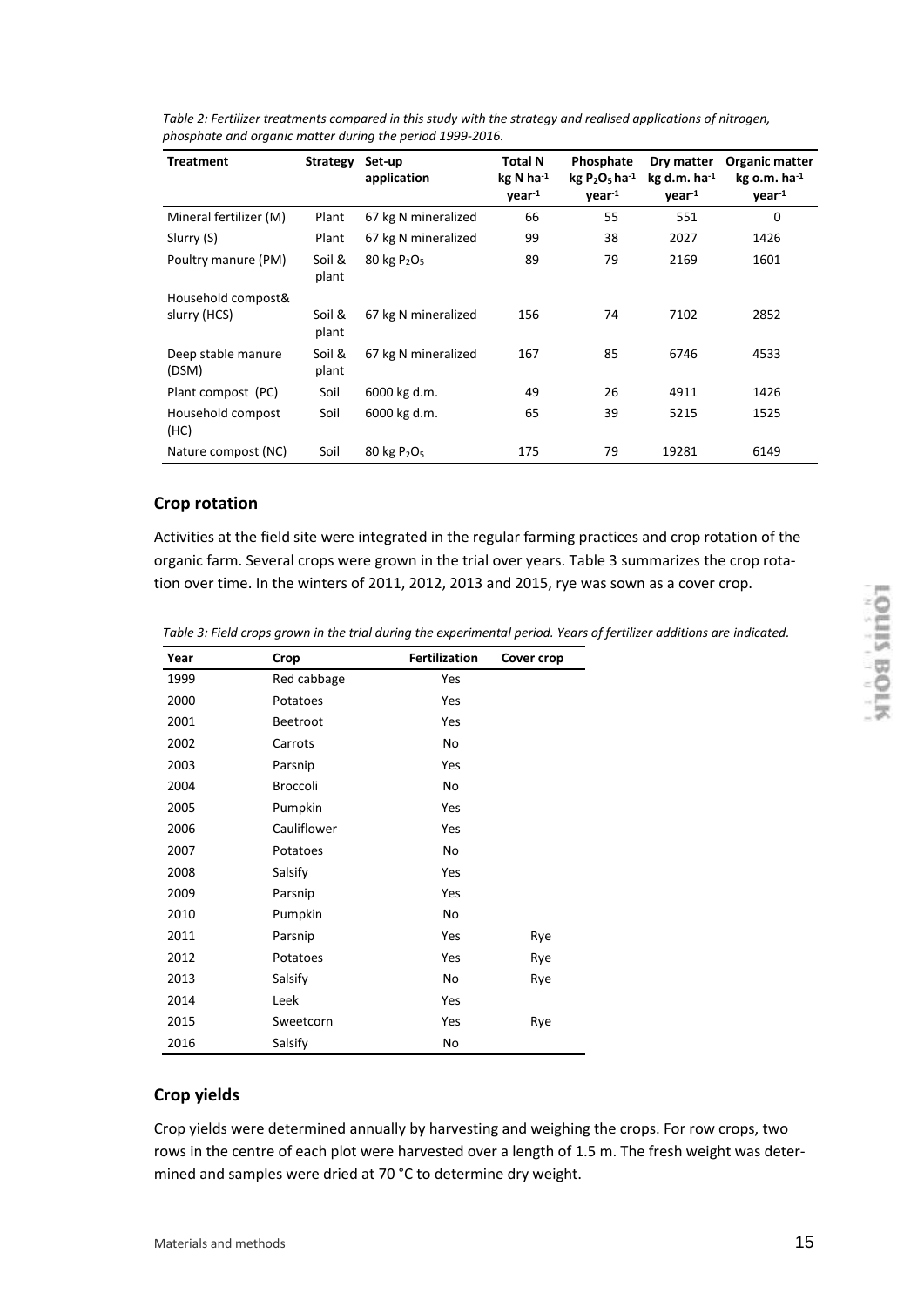In order to make yields comparable over years with different crops, the relative yield was calculated for each treatment. The relative yield for a given year was calculated as the yield relative to the average yield over all treatments in that year.

$$
Rel. yield_{it} = \frac{Y_{it}}{\frac{1}{n} \sum_{i=1}^{n} Y_{it}} * 100
$$

Where  $t$  is the year the average is calculated for and  $Y_i$  is the yield for treatment  $i$ .

#### **Soil sampling and chemical, physical and biological parameters determined**

Soil samples were collected for chemical, physical and biological parameters on 15<sup>th</sup> September 2016. A bulk sample of 40 cores (0-10 cm, diameter of 2.3 cm) per plot was collected, sieved through a 1 cm mesh, homogenized and stored at field moisture content at 4 °C before analysis. Subsamples were taken for chemical, microbiological and nematode analysis.

| Parameter                | Depth (cm)  | Unit                                                 |
|--------------------------|-------------|------------------------------------------------------|
| pH-KCL                   | $0 - 10$    | $-log[H+]$                                           |
| Soil Organic Matter      | $0 - 10$    | %                                                    |
| Hot Water extractable C  | $0 - 10$    | $\mu C$ g <sup>-1</sup>                              |
| C-total                  | $0 - 10$    | g C kg dry soil -1                                   |
| N-total                  | $0 - 10$    | g N kg dry soil -1                                   |
| P-total                  | $0 - 10$    | mg P <sub>2</sub> O <sub>5</sub> 100 g <sup>-1</sup> |
| P-plant                  | $0 - 10$    | mg P $kg^{-1}$                                       |
| К                        | $0 - 10$    | mg K $kg^{-1}$                                       |
| Ca                       | $0 - 10$    | mmol Ca $L^{-1}$                                     |
| Mg                       | $0 - 10$    | mg Mg $kg^{-1}$                                      |
| <b>Bulk density</b>      | $2,5 - 7,5$ | $g \text{ cm}^{-3}$                                  |
| Soil structure           | $0 - 10$    | % crumb, sub angular, angular                        |
| Soil structure           | 10-20       | % crumb, sub angular, angular                        |
| Macro pores              | $0 - 10$    | $n m-2$                                              |
| Macro pores              | 10-20       | $n m-2$                                              |
| Mineralizable N          | $0 - 10$    | mg N kg dry soil <sup>-1</sup>                       |
| Mineralizable C          | $0 - 10$    | mg $CO2$ kg dry soil <sup>-1</sup>                   |
| Number of earthworms     | 10-20       | $n m-2$                                              |
| <b>Bacterial biomass</b> | $0 - 10$    | $\mu$ g C g dry soil-1                               |
| <b>Fungal biomass</b>    | $0 - 10$    | $\mu$ g C g dry soil-1                               |
| Active fungi             | $0 - 10$    | $\mu$ g C g dry soil <sup>-1</sup>                   |
| Number of nematodes      | $0 - 10$    | n 100 g soil $-1$                                    |

*Table 4: Soil chemical, physical and biological parameters determined in this study*

#### **Chemical parameters**

For each site, soil from the bulk sample was oven-dried at 40 °C prior to analysis of soil acidity (pH-KCl), soil organic matter (SOM), total carbon (C-total), total nitrogen (N-total), total phosphorous (P-total) and CaCl<sub>2</sub>-extractable P (P-plant). All chemical analysis were determined at Eurofins Agro. Soil pH-KCl was measured in 1 M KCl. Soil organic matter was calculated from determination of organic C by near infrared spectroscopy (NIRS).

C-total was measured by incineration of dry material at 1150 °C, after which the CO<sub>2</sub> produced was determined by an infrared detector (LECO Corporation, St. Joseph, Mich., USA). Amount of nonorganic C was negligible. For determination of N-total, evolved gasses after incineration were re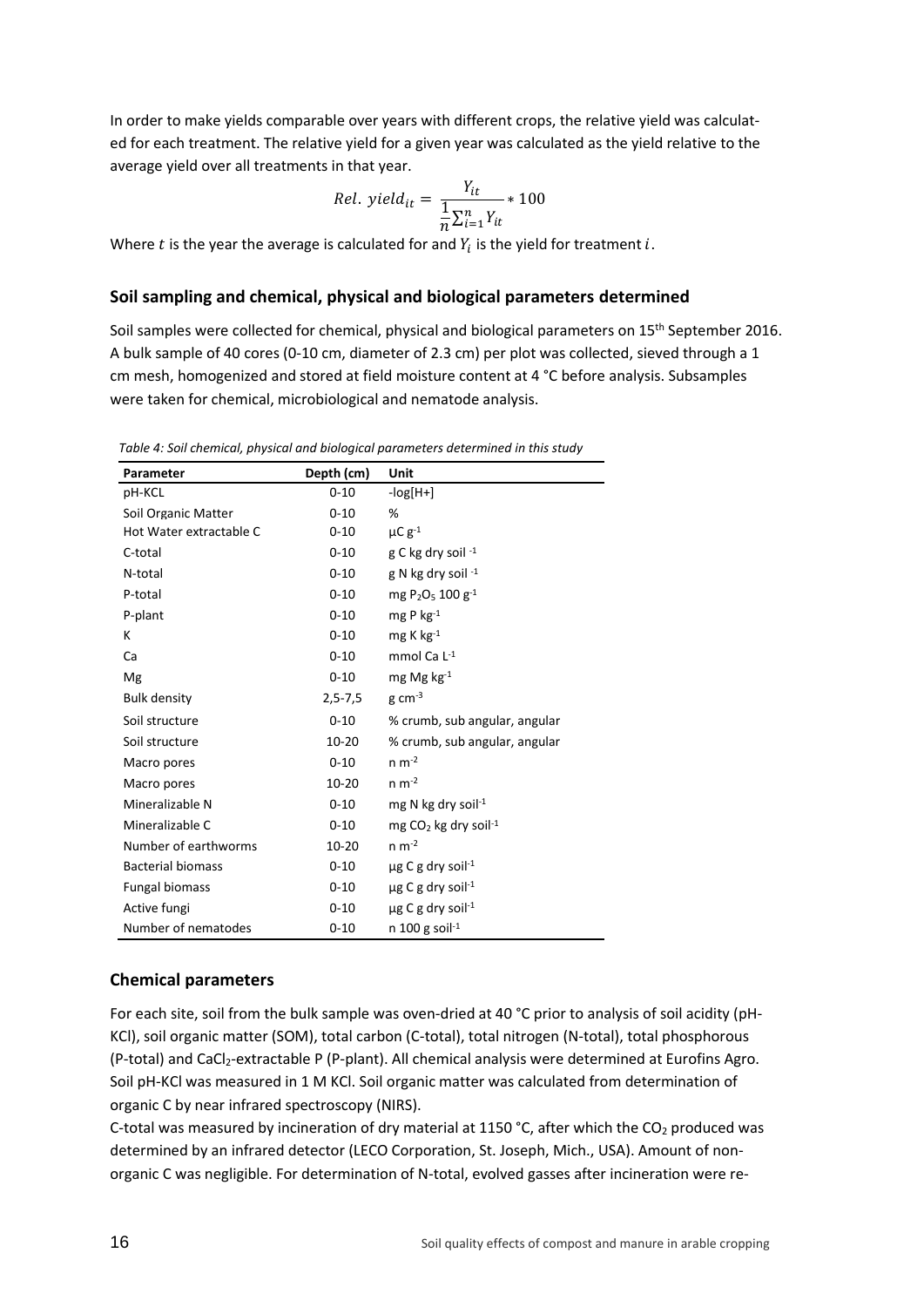duced to N2 and measured with a thermal-conductivity detector (LECO Corporation, St. Joseph, Mich., USA).

Hot Water extractable Carbon (HWC) was determined as the amount of dissolved organic carbon that is released during incubation of a soil sample in hot water during 16 hours at 80°C (Ghani et al, 2003). This is a measure of easily decomposable (labile) organic carbon. The HWC fraction of organic matter is rich in amorphous polysaccharides (mucigel) which originate mainly from microbial exudates and to a lesser extent from plant exudates. This fraction is highly available to microorganisms and is also regarded as one of the key labile components of organic matter responsible for soil micro-aggregation which is an important soil physical parameter to consider in terms of soil quality (Ghani et al., 2003; Haynes, 2005).

P-total was measured with Fleishmann acid (Houba et al., 1997) and plant available P, K, Ca and Mg in a 0.01 M CaCL<sub>2</sub> extract according to Houba et al. (1997).

#### **Physical parameters**

To determine soil bulk density, stainless steel rings were inserted at 2.5-7.5 cm soil depth. In each of the four replicate plots, four density samples were taken of 100 cm<sup>3</sup>. After drying (24 h at 105°C) the weight per volume was determined.

Soil structure was determined at each plot in 1 block (20 cm x 20 cm x 10 cm) in the soil layers 0-10 cm and 10-20 cm. Soil of this block was divided by visual observation into crumbs, sub-angular blocky elements (sub-angular) and angular blocky elements (angular). These were expressed as a percentage of total soil volume in the block according to Koopmans et al. (2009).

On the horizontal surfaces (20 cm x 20 cm) exposed at 10 cm and 20 cm depth, the total number of macro pores or earthworm burrows with a diameter of > 2 mm were counted.

#### **Biological parameters**

Mineralizable N was determined by anaerobic incubation of 16 g of soil in 40 ml water for 1 week at 40 °C (Keeney and Nelson 1982; Canali and Benedetti 2006). These incubation conditions are optimal for quick mineralization of organic matter by anaerobic bacteria. The lack of oxygen prevents conversion of released NH4+ to NO3- (nitrification) and uncontrolled N losses by denitrification cannot occur. After 1 week, NH<sub>4</sub><sup>+</sup> contents were determined by Segmented Flow Analysis. Mineralizable N is a measure of labile, potentially plant available, organic N.

Mineralizable carbon was measured as  $CO<sub>2</sub>$  production in three replicates per plot. Forty grams of rewetted soil at 70% WHC was placed in a 0.5 L jar along with 10ml of 1M KOH and incubated for one week at 20°C (Anderson, 1982). After one week, unreacted alkali in the KOH traps was backtitrated with a 1 N HCl solution to determine CO<sub>2</sub>-C. Mineralizable C was calculated for the 7-days period and is a measure of labile C that can be decomposed in the short term.

Earthworms were sampled in two blocks (20 cm x 20 cm x 20 cm) per plot. The earthworms were hand-sorted in the field, counted and fixed in alcohol prior to identification. Numbers are expressed per m<sup>2</sup>. Adults were identified according to species. A distinction was made between epigeic species (pigmented, living superficially in the litter layer, little burrowing activity, (2) endogeic species (living in burrows at approximately 10-15 cm depth) and (3) anecic species (relatively large worms, living in vertical burrows) (Bouché, 1977). Since only endogeic species were found in the trial field all results refer to endogeic species.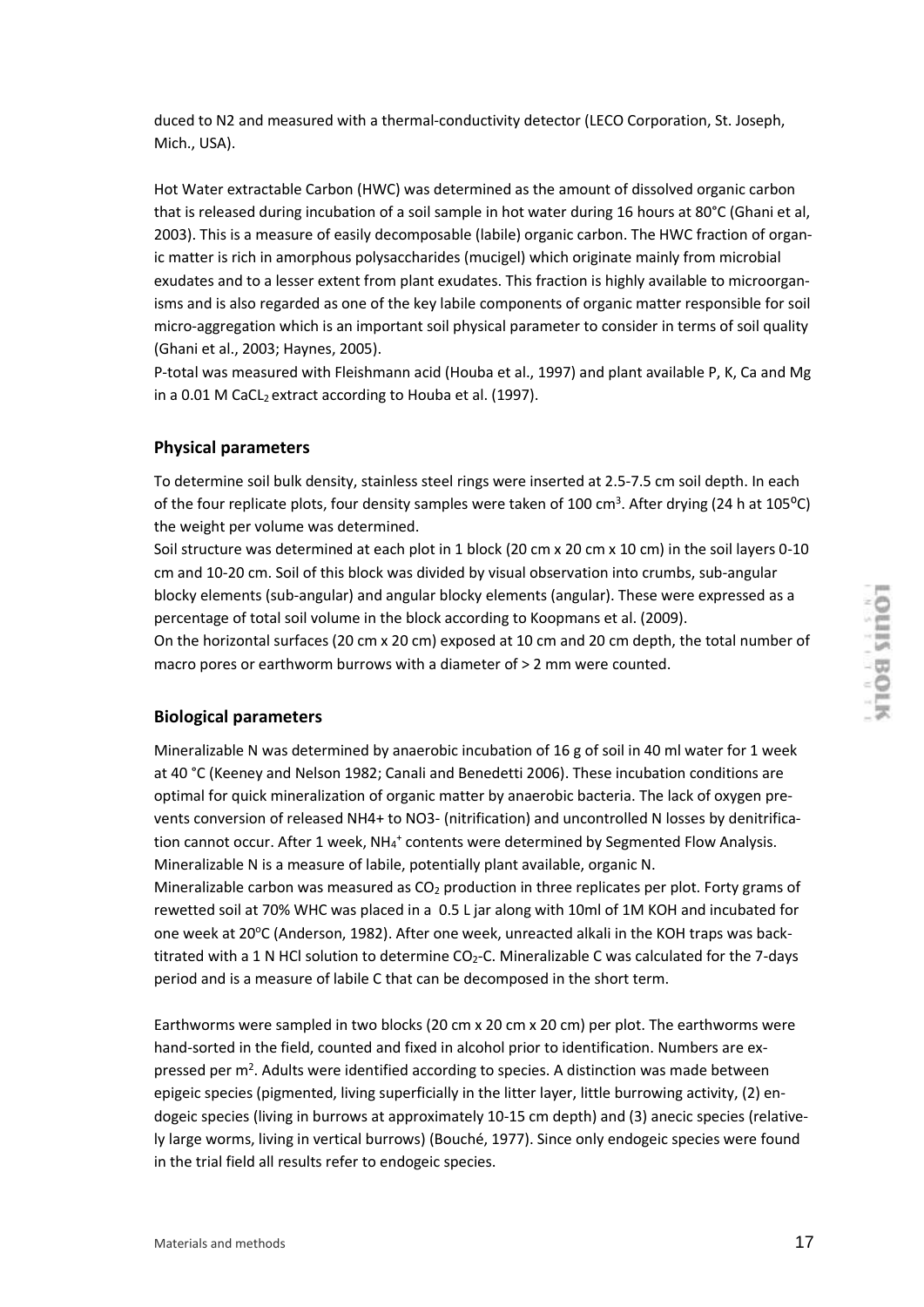Bacteria and fungi were determined in soil samples of 0-10 cm depth. Bacteria were measured by confocal laser scanning microscopy and automatic image analysis (Leica TCS SP2 and Qwin Pro), after staining of soil smears with DTAF. This is a fluorescent dye which binds to proteins (Bloem et al., 1995). From the number and cell volume, bacterial biomass was calculated and expressed as µg C  $g^{-1}$  soil. Fungi in soil smears were stained with Differential Fluorescent Stain, a mixture of two stains: fluorescent brightener (blue) which binds to cell walls (polysaccharides) and europium chelate (red) which binds to nucleic acids (DNA and RNA) (Morris et al., 1997). Thus active and inactive hyphae were distinguished. In addition unstained melanized hyphae were counted by switching to transmitted light. The total hyphal length measured under the microscope was used to calculate fungal biomass in terms of  $\mu$ g C g<sup>-1</sup> soil (Bloem and Vos, 2004).

Nematodes were determined from a 100 ml sub-sample from which the free-living nematodes were extracted using the Oostenbrink elutriator (Oostenbrink, 1960). Total numbers were counted and expressed per 100 g fresh soil. Nematodes were fixed in hot formaldehyde 4% and at least 150 randomly selected nematodes from each sample were identified to genus and species whenever possible. Nematode genus and species were assigned to trophic groups following Yeates et al. (1993) and allocated to the colonizer-persister groups (cp-groups) following Bongers (1990) and Bongers et al. (1995). The Maturity Index was calculated as the weighted mean of the individual cpvalues, in accordance with Bongers (1990). It is an ecological measure, which indicates the condition of an ecosystem based on nematode species composition.

#### **Statistical analysis**

The data were analysed with GENSTAT (13.3th edition, VSN International Ltd., Hemel Hempstead, UK) using the General Linear Models procedure in Genstat. Treatment and replicates were used as factors in the model. Significant differences were determined based on least significant differences (LSD, p<0.05).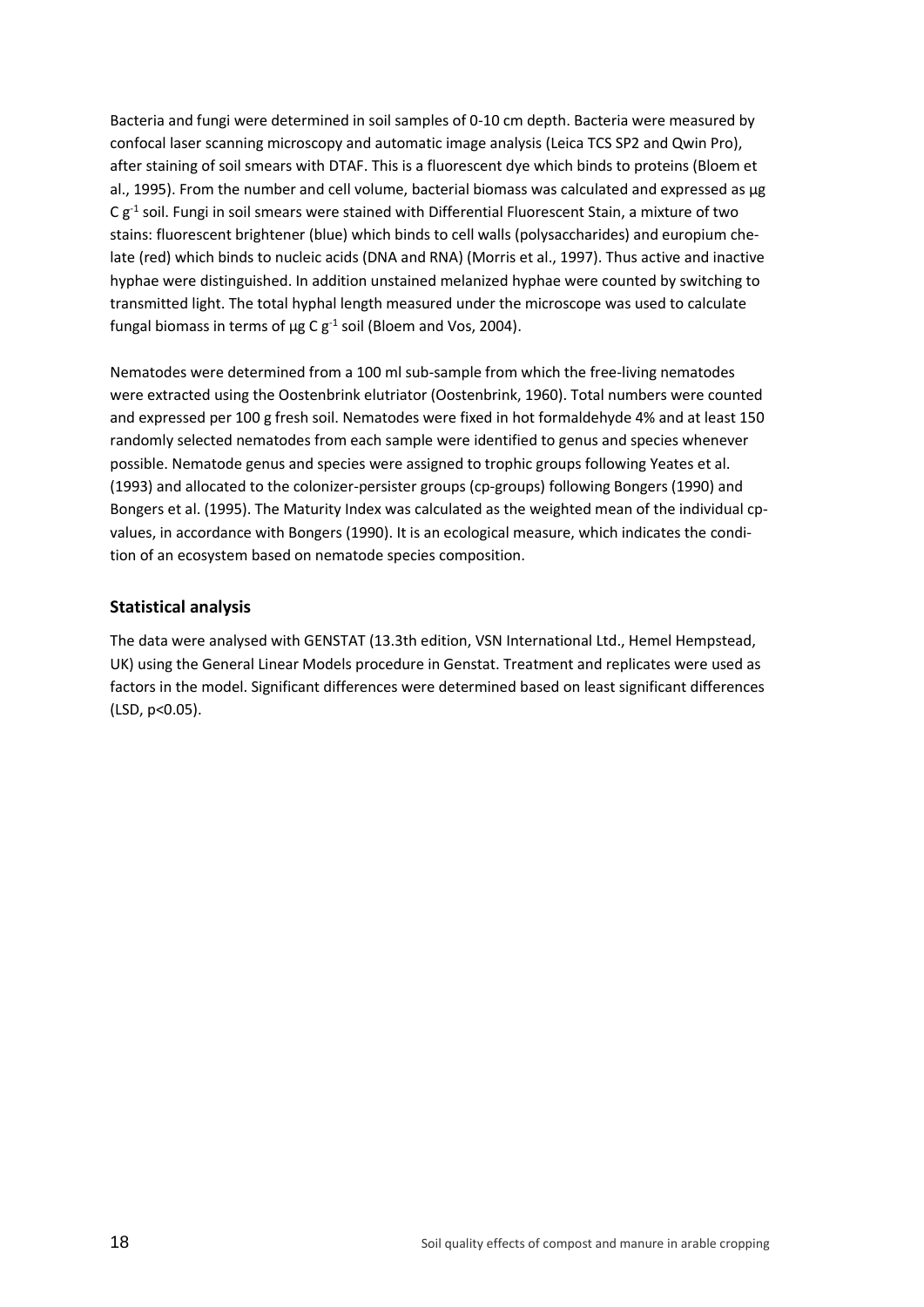### **3 Results**

#### **Crop yield and development**

Crop yields were significantly influenced by fertilizer application [\(Figure 1\)](#page-18-0). Comparing the average yield of salsify in 2016 shows that the fertilization with mineral fertilizer or plant compost resulted in lowest yields compared to the other fertilization treatments. Highest yields were found in the poultry manure, household compost&slurry and deep stable manure treatments [\(Figure 1\)](#page-18-0) all belonging to the soil & plant feeding strategy.

Over a timeframe of 17 years, yields for the plant feeding, soil & plant feeding and soil feeding strategies diverged. The relative yield of the plant feeding strategy was almost stable over the period of 17 years, but yields varied between different years, crops and treatments. For the soil feeding strategies, yields declined over time, while the soil & plant feeding fertilization strategies resulted in increasing yields during the course of the experiment [\(Figure 2\)](#page-19-0). All changes are relative to the average yield of a given year, therefore absolute changes cannot be determined from these results.

Variability in yield between years was large, for example nature compost showed a yield 2% above average in 2014 (leek) and 56% below average in 2015 (sweetcorn). Of the compost strategies feeding the soil, plant compost showed the lowest yields overall years and household compost the highest, though this difference was not significant. For the plant & soil feeding fertilizers the highest yield was found for the household compost&slurry treatment.



Yield ( $kg$  ha $^{-1}$ )

<span id="page-18-0"></span>*Figure 1: Effect of fertilization treatment on fresh crop yield of salsify in 2016 for mineral fertilizer (M), slurry (S), poultry manure (PM), household compost&slurry (HCS), deep stable manure (DSM), plant compost (PC), household compost (HC) and nature compost (NC).*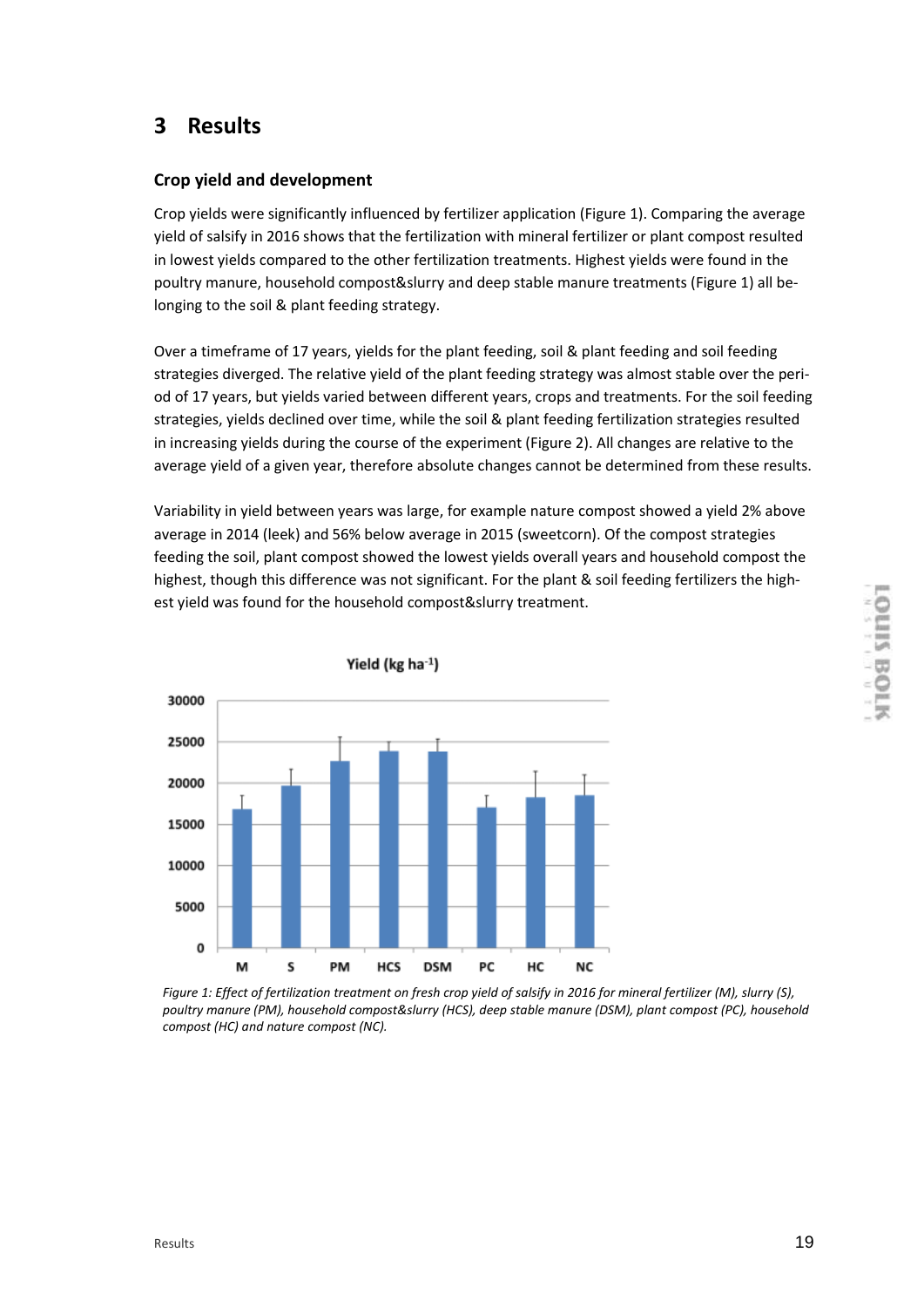

<span id="page-19-0"></span>*Figure 2: Changes in average relative yield over time for all strategies: plant feeding, soil & plant feeding and soil feeding.* 

#### **Soil chemical parameters**

[Figure 3](#page-20-0) indicates soil organic matter levels differed significantly between treatments (p<0.001), seventeen years after treatments started. Highest levels of organic matter (2.3%; + 41%) were found in the nature compost treatment. Also deep stable manure (+31) and household compost&slurry (+22%) increased organic matter levels significantly. Mineral fertilizer and slurry remained with 1.7% soil organic matter at levels similar to the start of the experiment (1.6%). Other treatments with poultry manure, plant compost and household compost showed a slight tendency to increase but differences with the start, mineral and slurry were not significant [\(Appendix 1\)](#page-31-0) . Organic matter levels seemed to be the result of the amount of organic matter applied [\(Table 2\)](#page-14-0), since higher additions correspond with higher soil organic matter levels found after 17 years. It is striking that organic matter levels in the mineral treatment did not descend but remained at levels similar to the start of the experiment.

The hot water extractable carbon varied between 277 and 377  $\mu$  C g<sup>-1</sup> dry soil. It was highest with deep stable manure, followed by household compost&slurry and nature compost. The hot water extractable carbon was found to be relatively low in the mineral fertilizer, slurry and poultry manure treatments (p=0.003). But also in plant compost the hot water extractable carbon remained fairly low [\(Figure 3\)](#page-20-0). Although with nature compost the highest amount of organic matter was given, the similar hot water extractable carbon as compared to deep stable manure and household compost &slurry indicates a lower decomposition rate of the nature compost.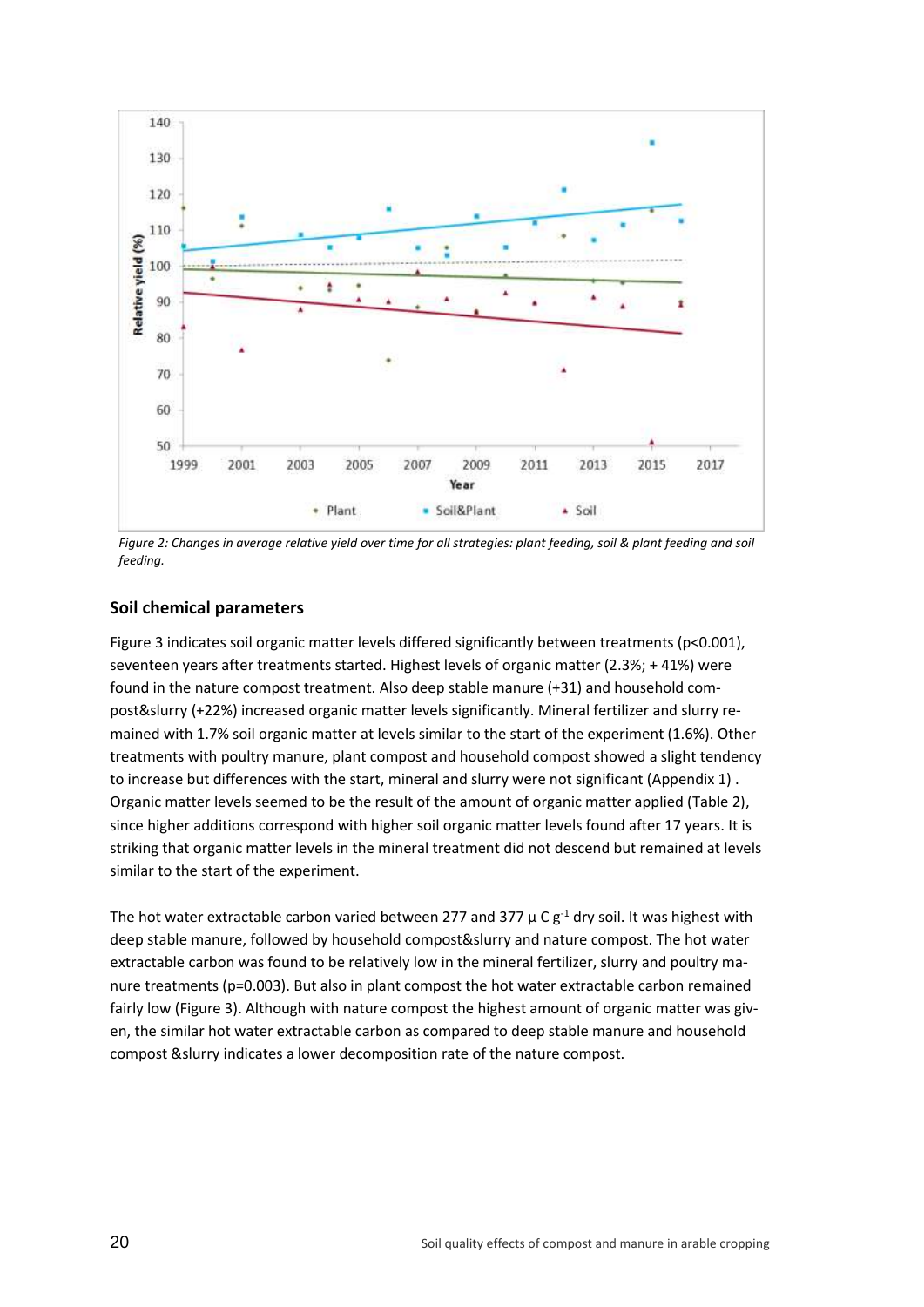

<span id="page-20-0"></span>*Figure 3: Effect of fertilization treatment on organic matter in the soil (left) and hot water carbon (HWC, right) for mineral fertilizer (M), slurry (S), poultry manure (PM), household compost&slurry (HCS), deep stable manure (DSM), plant compost (PC), household compost (HC) and nature compost (NC) treatments.*

Differences between treatments became more pronounced since 2006 but average levels remained similar to 2006. In 2006, HWC with nature compost was higher than with plant compost and mineral fertilizer, but no other significant differences were observed (Koopmans et al., 2006).

Other chemical soil parameters are presented in Appendix 1. A slightly significant effect of the fertilizer additions on pH-KCL was found after 17 years of fertilizer additions with somewhat higher levels in the plant and household compost treatments compared to the deep stable manure and nature compost treatments. C-total and N-total also significantly differed between the fertilization treatments. Highest levels for C- and N-total were found in the nature compost treatments followed by deep stable manure and household compost&slurry. No differences were found in Ptotal. Highest levels of plant available P were found in deep stable manure followed by household compost&slurry and poultry manure. This corresponds with treatments receiving annual levels of  $P_2O_5$  of about 80 kg ha<sup>-1</sup>. An exception is the nature compost; here high  $P_2O_5$  additions did not result in higher availability. In addition, K and Mg showed highest availability in the deep stable manure treatment followed by the household compost&slurry. No significant effect of treatments on Ca availability was found.



*Figure 4: Effect of fertilization treatment on angular soil structure (left) and macro pores at 20 cm soil depth (right) for mineral fertilizer (M), slurry (S), poultry manure (PM), household compost&slurry (HCS), deep stable manure (DSM), plant compost (PC), household compost (HC) and nature compost (NC) treatments.*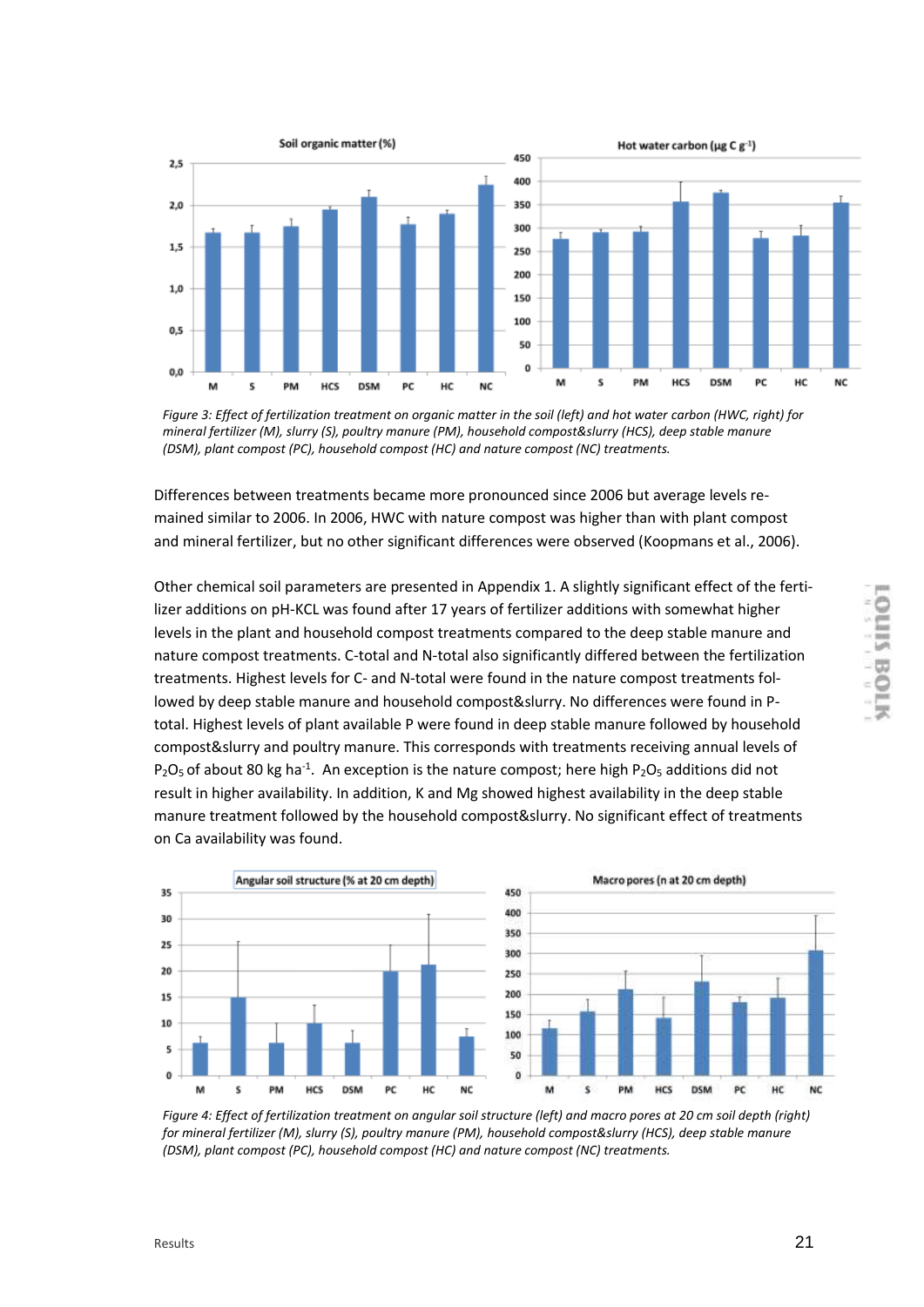#### **Soil physical parameters**

Fertilizer treatments did not significantly influence soil physical parameters in the upper 0-20 cm soil layer. This may be partly due to the intensive soil cultivation at the site, which erases physical changes easily. Bulk density was 1.25 g cm<sup>-3</sup>. Soil structure at 0-10 and 10-20 cm depth indicated no differences between treatments and a very high within plot variability in angular soil structure. Macro pores, mainly earthworm burrows, were found at numbers of 405 and 193 n m<sup>-2</sup> at 10 and 20 cm soil depth respectively, indicating relatively high levels for an intensive vegetable rotation. However, no statistical significant differences could be found as a result of, again, high variability.

#### **Soil biological parameters**

In the autumn of 2016, the nitrogen mineralization was on average 15.7 mg kg $^{-1}$  dry soil. Mineralization was affected by the fertilizer additions (p=0.001). It remained lowest in the mineral fertilizer treatment. The deep stable manure resulted in a mineralization which was considerably higher compared to mineral fertilizer (+70%) followed by nature compost (+58%) and the household compost&slurry combination (+39%). The deep stable manure resulted in the highest mineralization followed by nature compost and the household compost&slurry combination.

The overall mineralizable nitrogen did not change between 2006 and 2016 but differences were much more pronounced after 17 years. In 2006 no significant differences were observed between the fertilizer treatments (Koopmans et al., 2006).



*Figure 5: Effect of fertilization treatment on N mineralization (left) and soil mineralizable C (right) for mineral fertilizer (M), slurry (S), poultry manure (PM), household compost&slurry (HCS), deep stable manure (DSM), plant compost (PC), household compost (HC) and nature compost (NC) treatments.*

The mineralizable C was on average low at a level of 17.7  $\pm$  3.5 mg CO<sub>2</sub> 100 g<sup>-1</sup> wk<sup>-1</sup>. Mineralizable C was lowest for poultry manure and highest for deep stable manure. The soil mineralizable C values followed a similar pattern as the level of soil organic matter and were significantly different  $(p=0.04)$ .

The number of earthworms was on average 20 per m<sup>-2</sup>. Highest numbers were found in the poultry manure treatment followed by the deep stable manure and nature compost treatment, respectively. Lowest numbers were found in the mineral fertilizer treatment and the plant compost treatment. All earthworms found belonged to the endogeic species *Aporrectodea caliginosa (73%)* and *A. chlorotica* (27%).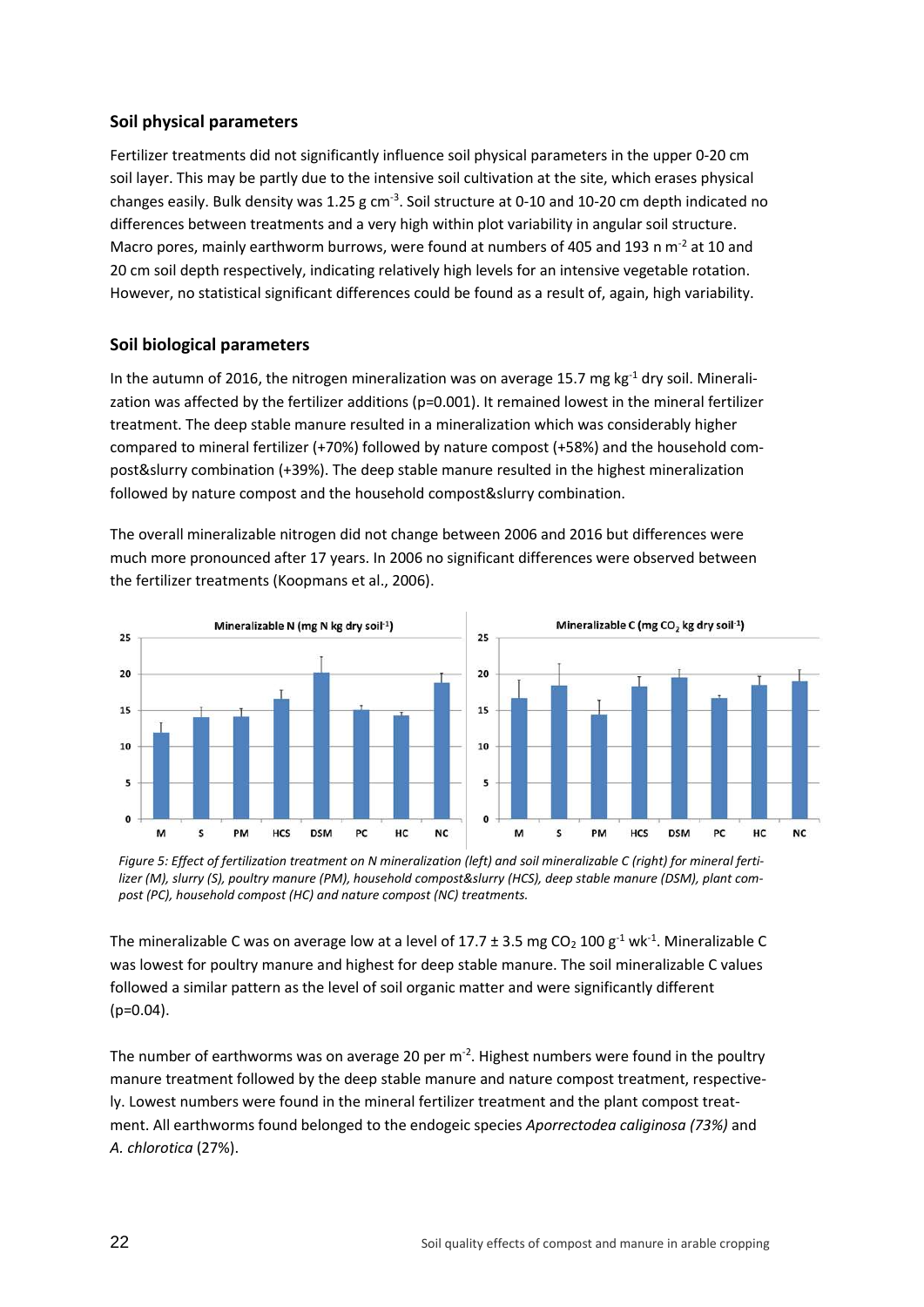

*Figure 6: Effect of fertilization treatment on earthworm numbers for mineral fertilizer (M), slurry (S), poultry manure (PM), household compost&slurry (HCS), deep stable manure (DSM), plant compost (PC), household compost (HC) and nature compost (NC) treatments.*

Bacterial biomass was between 15 and 27  $\mu$ g C g<sup>-1</sup> dry soil which is low compared to averages of 88 and 66  $\mu$ g C g<sup>-1</sup> dry soil reported for sand and clay under arable management (Rutgers et al., 2007). Deep stable manure and household compost were at highest levels but the overall bacterial biomass did not differ between fertilizer treatments.

Fungal biomass differed between treatments (p=0.003) and was significantly higher in the mineral fertilization treatment compared to all other treatments. In general, fungal biomass however, was low. Active fungi did not differ between the fertilization treatments. The low mineralization in the mineral fertilizer treatment combined with a high fungal biomass could be an indication of a low nutrient availability at the end of the growing season and possibly higher amounts of mycorrhiza fungal hyphae.



With the higher fungal biomass, the fungi/bacteria ratio was found to be highest in the mineral fertilizer treatment. All other treatments remained at levels not significantly different from each other.

The abundance of nematodes in the fertilization treatments was on average 990 nematodes per 100 g soil<sup>-1</sup>. This is rather low compared to averages of 1270 and 3605 for clay respectively sand found by Rutgers et al. (2007). Highest absolute numbers were found in the deep stable manure and nature compost followed by mineral fertilizer and plant compost. Herbivorous and bacterivorous nematodes dominated with highest numbers of herbivorous nematodes found in the nature

*Figure 7: Effect of fertilization treatment on bacterial (left) and fungal (right) biomass for mineral fertilizer (M), slurry (S), poultry manure (PM), household compost&slurry (HCS), deep stable manure (DSM), plant compost (PC), household compost (HC) and nature compost (NC) treatments.*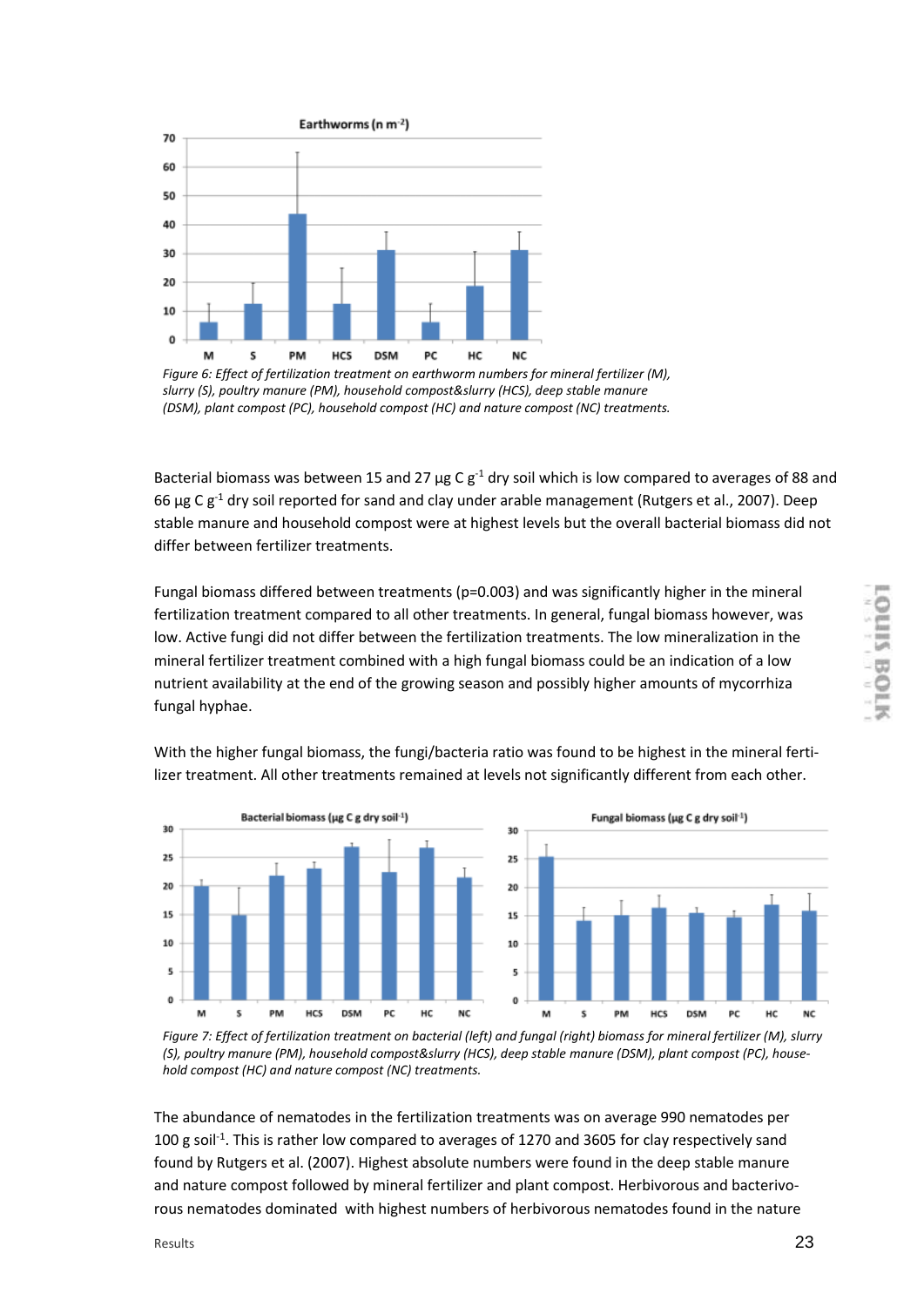compost followed by mineral fertilizers and plant compost (p= 0.088). No significant differences were found for the smaller numbers of fungivorous nematodes with highest numbers in the household and nature compost (p=0.099).

The life-strategy group distribution showed high numbers of cp-1 (enrichment opportunists) in deep stable manure and household compost&slurry. Highest numbers of cp-3 were found for nature compost followed by deep stable manure and household compost with and without slurry. The Maturity Index did not differ between fertilization treatments.



*Figure 8: Effect of fertilization treatment on nematode abundance (left) and herbivorous nematodes (right) for mineral fertilizer (M), slurry (S), poultry manure (PM), household compost&slurry (HCS), deep stable manure (DSM), plant compost (PC), household compost (HC) and nature compost (NC) treatments.*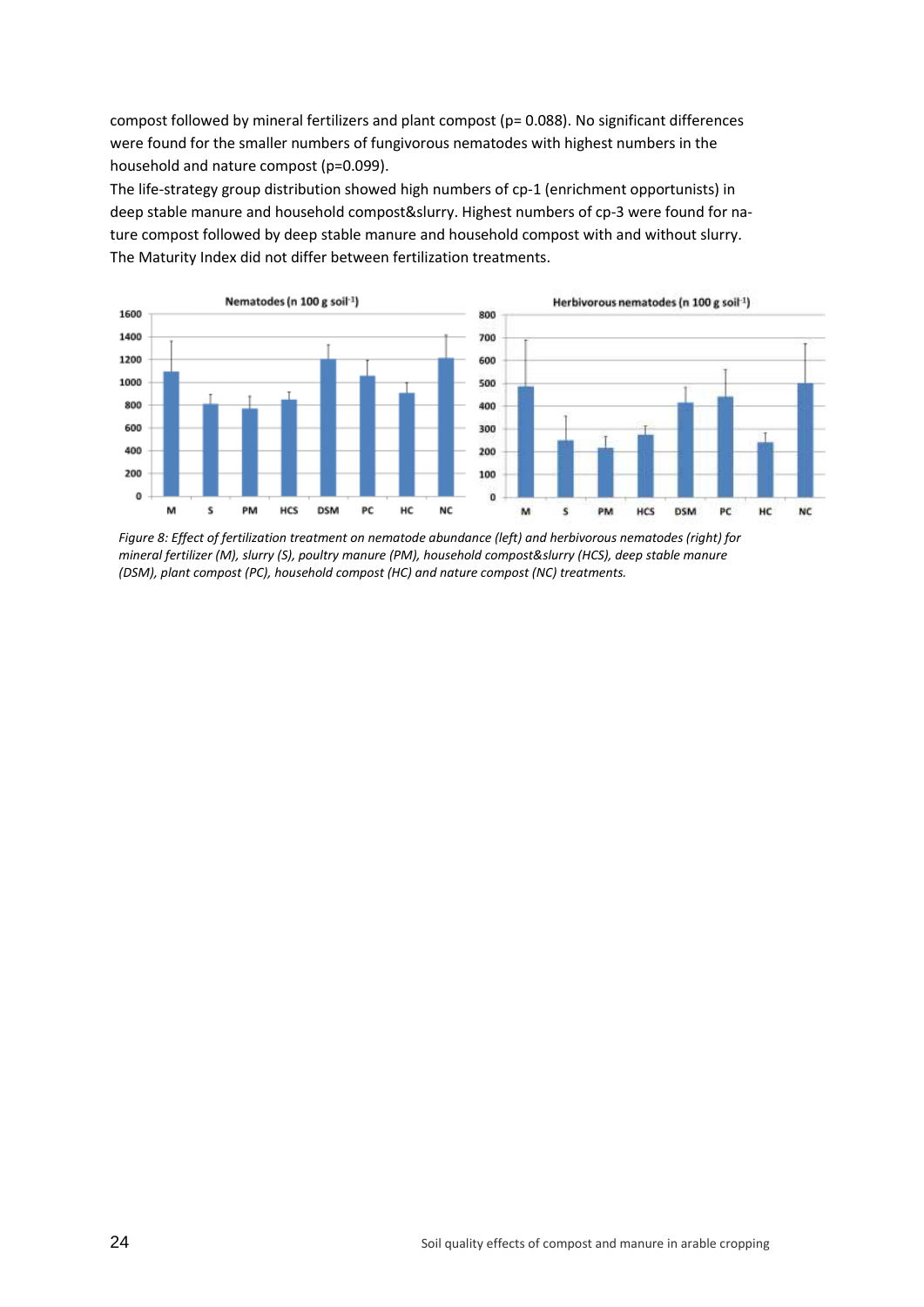### **4 Discussion and conclusion**

In this study, we evaluated the effect of eight organic fertilization treatments on soil quality parameters after 17 years. The experiment was set up in 1999 with certain regulations on inputs. For scientific reasons the fertilization treatments were kept constant during the time of the experiment although regulation changed in the meantime, more in particular, on the  $P_2O_5$  additions allowed in arable rotations.

The treatments have multiple impacts on nutrient and organic matter levels applied in the different strategies. Therefore, the comparison must be seen as 'system comparisons' rather than a one- or multi factor fertilizer study.

#### **Effects on soil organic matter**

Different fertilizer treatments resulted in significant differences in soil organic matter levels [\(Figure](#page-24-0)  [9\)](#page-24-0). To what extend are the resulting organic matter levels due to the fresh organic matter inputs?



<span id="page-24-0"></span>*Figure 9: Correlation between amount of fresh organic matter applied in the treatments and organic matter in the soil after 17 years.* 

[Figure 9](#page-24-0) shows a high and significant correlation between organic matter levels found in the soil and the amount of fresh organic matter applied to different treatments. The almost straight line suggests that the amount applied is more important than its quality.

Of all treatments focusing on optimal crop nutrition (mineral fertilizer, slurry, poultry manure, household compost&slurry and deep stable manure), the household compost&slurry and deep stable manure treatments include high fresh organic matter additions. This correlates with a buildup of organic matter in the soil.

Of the soil feeding strategies, nature compost, (due to its composition with low nutrient availability not restricted in the amount to be applied to the soil), performed well in terms of fresh organic matter addition and resulting organic matter levels in the soil. The high supply not only resulted in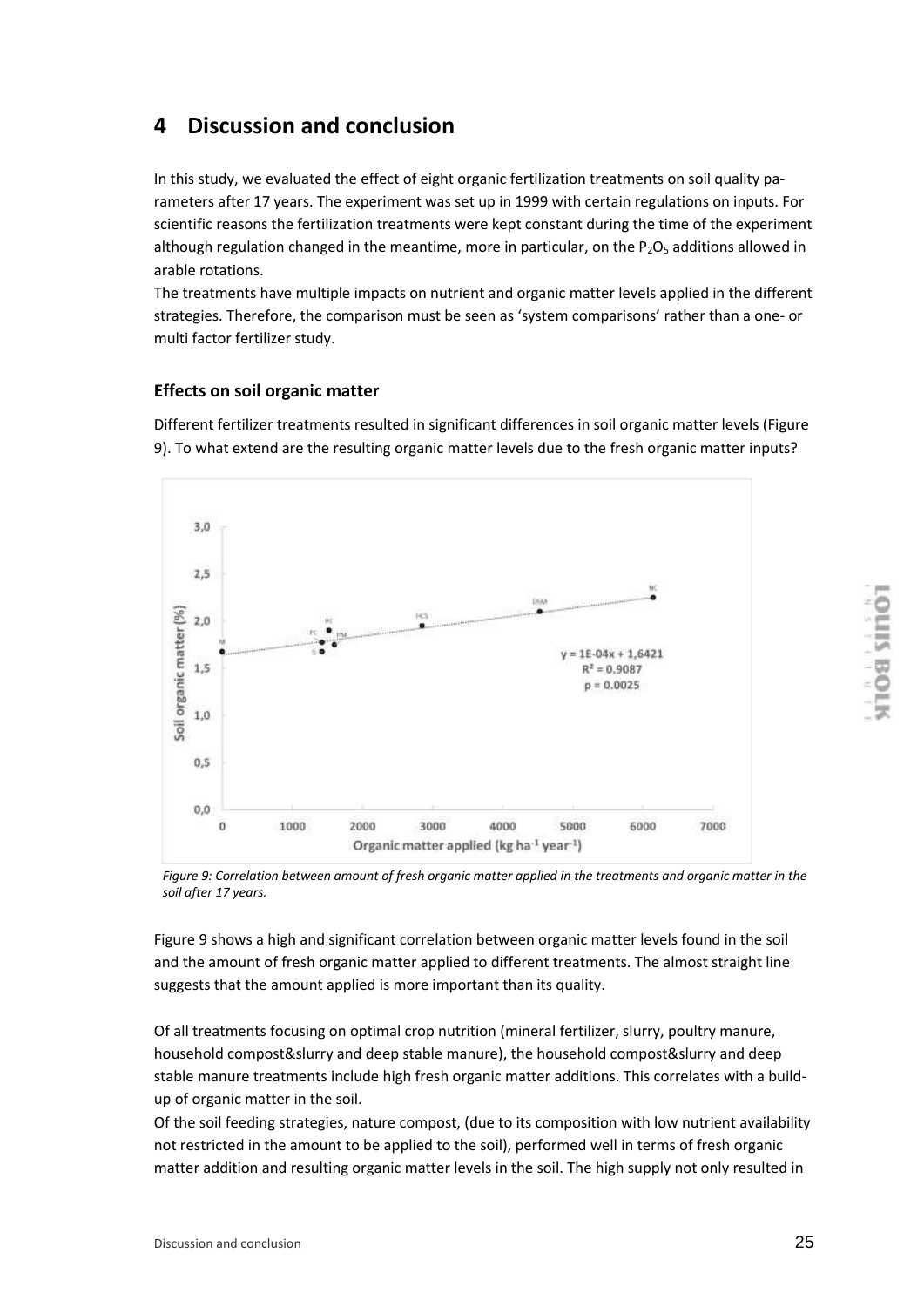high organic matter levels but seemed to effect also other soil chemical, physical and biological parameters.

Of special interest are treatments that are well above or below the correlation line. Although more organic matter is applied with the slurry as compared to the mineral fertilizer, after 17 years resulting soil organic matter levels are very similar. Apparently, the organic matter in the slurry did not result in an additional build-up of organic matter. A similar effect was seen when slurry is applied to the household compost. Although this increased the freshly added organic matter by 87% compared to the household compost alone, the increase in soil organic matter in the soil was limited to 0.05%.

Correlation between the yield of the salsify in 2016 and fresh organic matter applied showed no correlation [\(Appendix 4\)](#page-34-0). Neither correlated the yield with the organic matter level in the soil [\(Appendix 5\)](#page-35-0).

#### **Effects on potential nitrogen mineralization and yield**

Different strategies are associated with different levels of N input. To what extent are resulting yield differences correlated with the actual N application rate and resulting potential soil N mineralization?

[Appendix 6](#page-36-0) shows there is a very weak correlation between N application and yield. Especially poultry manure resulted in a yield which is above the average expected from the average N application. Results show that yield increased only very slightly due to a higher total N application.

Treatments were designed at similar nitrogen supply expected from mineral N content and mineralization of slurry, household compost&slurry, deep stable manure and mineral fertilizer. Treatments received fertilizers in two out of three years at an intended mineralization potential of 100 kg N per ha per year for the first year resulting in an average of 67 kg N per ha per year (over 3 years) from freshly applied fertilizers. The resulting higher yields we find in slurry, household compost&slurry and deep stable manure as compared to mineral fertilizer alone, might be the result of a build-up of the soil organic matter and especially a build-up of soil N mineralization over time.

[Figure 10](#page-26-0) indicates that this correlation between N application in organic additions and build-up of soil N mineralization over time indeed exists. In fact, the difference between mineralizable N found in the mineral treatment and the mineralizable N found in slurry or household compost&slurry or deep stable manure can be attributed to residual and cumulative N mineralization from added organic matter after the first year of application. This effect might be referred to as a build-up of soil fertility.

Plant compost and household compost realize a similar build-up of organic matter from similar dry matter additions of 6000 kg per year but slightly differed in N application rate. After 17 years of additions, both treatments did not reach a stage in which soil N mineralization was increased considerably. Consequently, it may be concluded that these soil-building strategies are not increasing mineralization and therefore, the potential for leaching losses due to mineralization, is not increased.

From a farmers perspective however, these soil-building fertilizers neither outperform very much in terms of yield [\(Appendix 7\)](#page-37-0). As indicated, there is no correlation between the potential soil N mineralization and yield, suggesting there are other factors building-up soil fertility, which might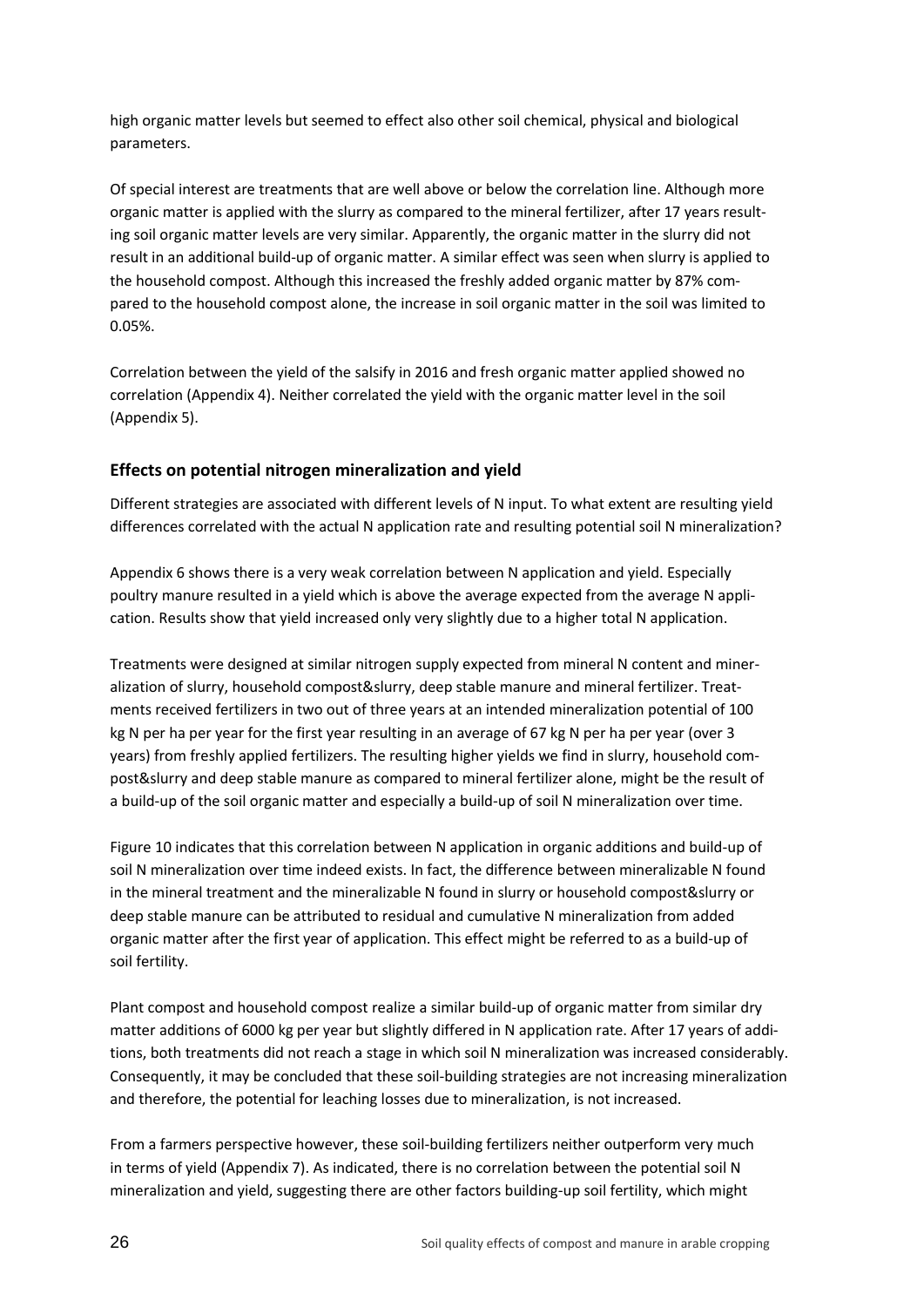explain yield differences between treatments. Of interest is the effect on yield of the household compost&slurry treatments with shows highest yields although mineralization is close to the average of all treatments.



<span id="page-26-0"></span>*Figure 10: Correlation between mineralizable N and N application.* 

Although total phosphate application differed considerably between treatments no measurable differences in total phosphate of the soil occurred. A correlation was found between total  $P_2O_5$ application and yield [\(Appendix 8\)](#page-38-0). Mineral fertilizer and nature compost resulted in below average yields. Poultry manure and nature compost, receiving both 80 kg  $P_2O_5$  per ha per year resulted in yield differences in favour of poultry manure.

Phosphate application also correlated with plant available P, with highest levels found in the deep stable manure. Plant available P could explain 82% of yield differences found in the treatments indicating the system to be very sensitive to plant available P. The soil is likely to be phosphate fixing.



*Figure 11: Correlation between plant available P (P-plant) and P application (left) and yield and plant available P (right).*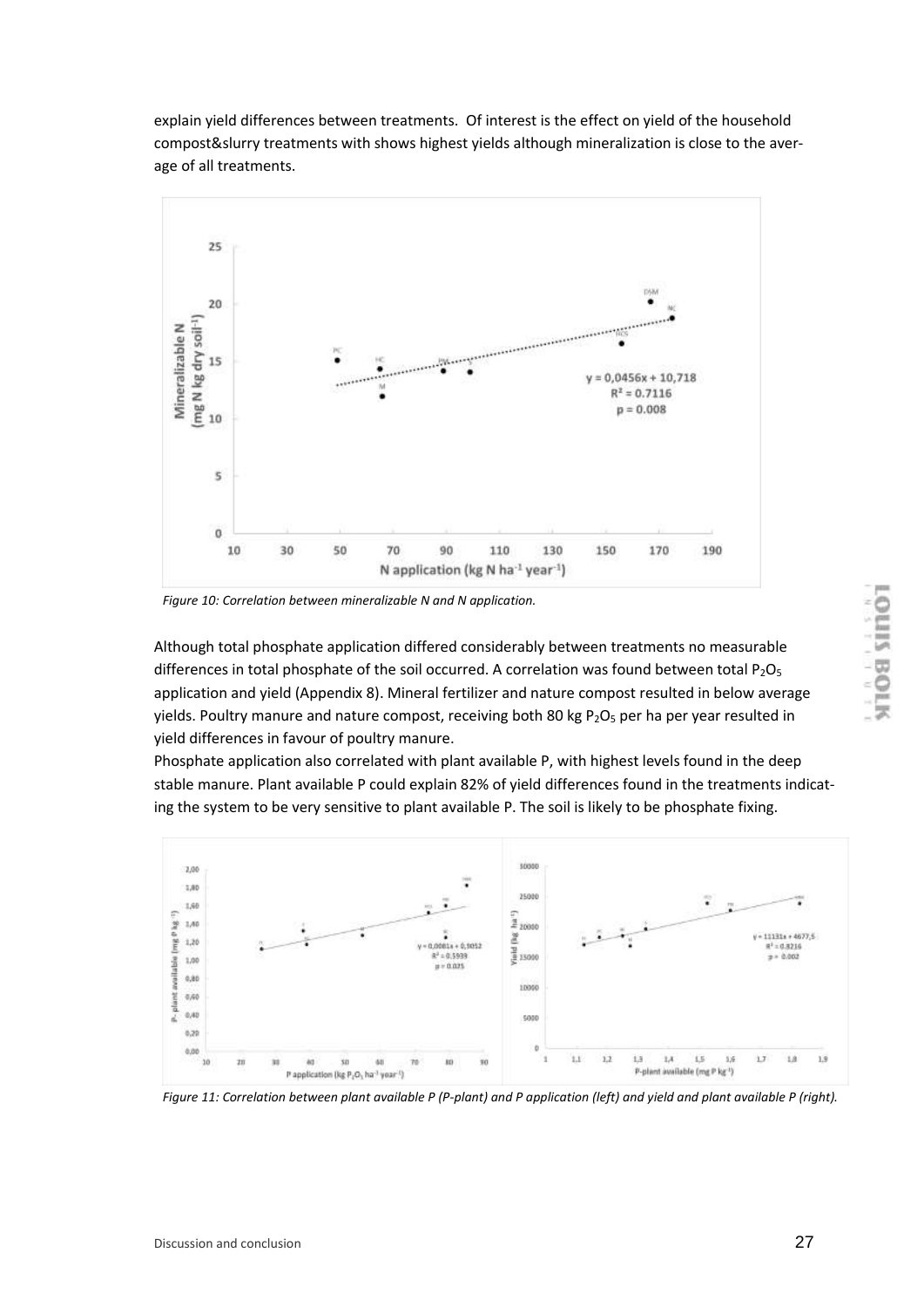#### **Effects on soil life**

HWC shows a relatively strong correlation ( $p=0.01$ ;  $R^2=0.69$ ) with organic matter levels in the soil [\(Appendix 9\)](#page-39-0). Nature compost resulted in the highest soil organic matter levels of all treatments but HWC was lower as compared to household compost&slurry and deep stable manure. In addition, plant compost and household compost were below the average expected from the correlation.

Higher HWC levels are known to be closely linked to microbial activity. Higher HWC values indicate more soil life and increased soil fertility, although the compounds are less clear than those of mineralizable nitrogen. HWC consists largely of mucus secreted by bacteria and fungi and might cause aggregation. HWC correlated well with total organic matter. From other trials, it is known that it shows faster and greater differences from, for example, organic fertilization or reduced soil cultivation (Bloem et al., 2017). HWC levels neither correlated with number of earthworms (p=0.34;  $R^2$ =0.15 nor soil mineralizable C (p=0.10;  $R^2$ =0.38).

The effect of fertilizers and composts did not result in measureable differences in soil physical parameters. This is not surprising since soil tillage may easily effect these parameters in the topsoil.

Poultry manure seemed to have highest numbers of earthworms per  $m<sup>2</sup>$  and about 7 times the numbers found in the mineral fertilizer treatment. These earthworms might be important for the root and air penetration of deeper soil layers and drainage.

[Figure 12](#page-27-0) shows the correlation between the number of earthworms and the amount of macro pores found at 10 and 20 cm soil depth. The correlations seem to confirm that earthworms open up these soil layers through an increased number of earthworm burrows or macro pores.



<span id="page-27-0"></span>*Figure 12: Correlation between number of earthworms and earthworm macro pores found in the soil at 0-10 cm depth (left) and 10-20 cm depth (right).* 

After 17 years, only limited effects from fertilizer additions were found on bacterial and fungal parameters. Mineralizable C, tended to be highest in the deep stable manure but variability was high. Bacterial biomass found in this soil was low but comparable to other findings for arable land in the Netherlands and Belgium sampled in autumn (Bloem et al., 2006; Koopmans et al., 2006; Van Eekeren et al., 2008). Measurements for the Dutch Soil Quality Monitoring Network (Rutgers et al., 2007) were conducted in spring, shortly after a fertilizer addition and reported higher microbial biomass levels. In our trial, fertilizers were applied in spring of 2015, resulting in a period of over 18 months between the last fertilizer addition and measurement of soil quality. It is likely that bacterial biomass, but also nematode numbers, will be higher shortly after the addition of decomposing fertilizers than at the end of the growing season. We expect our results therefore to be the more long lasting effects of fertilizer additions on soil quality rather than the effect of fresh fertilizer ad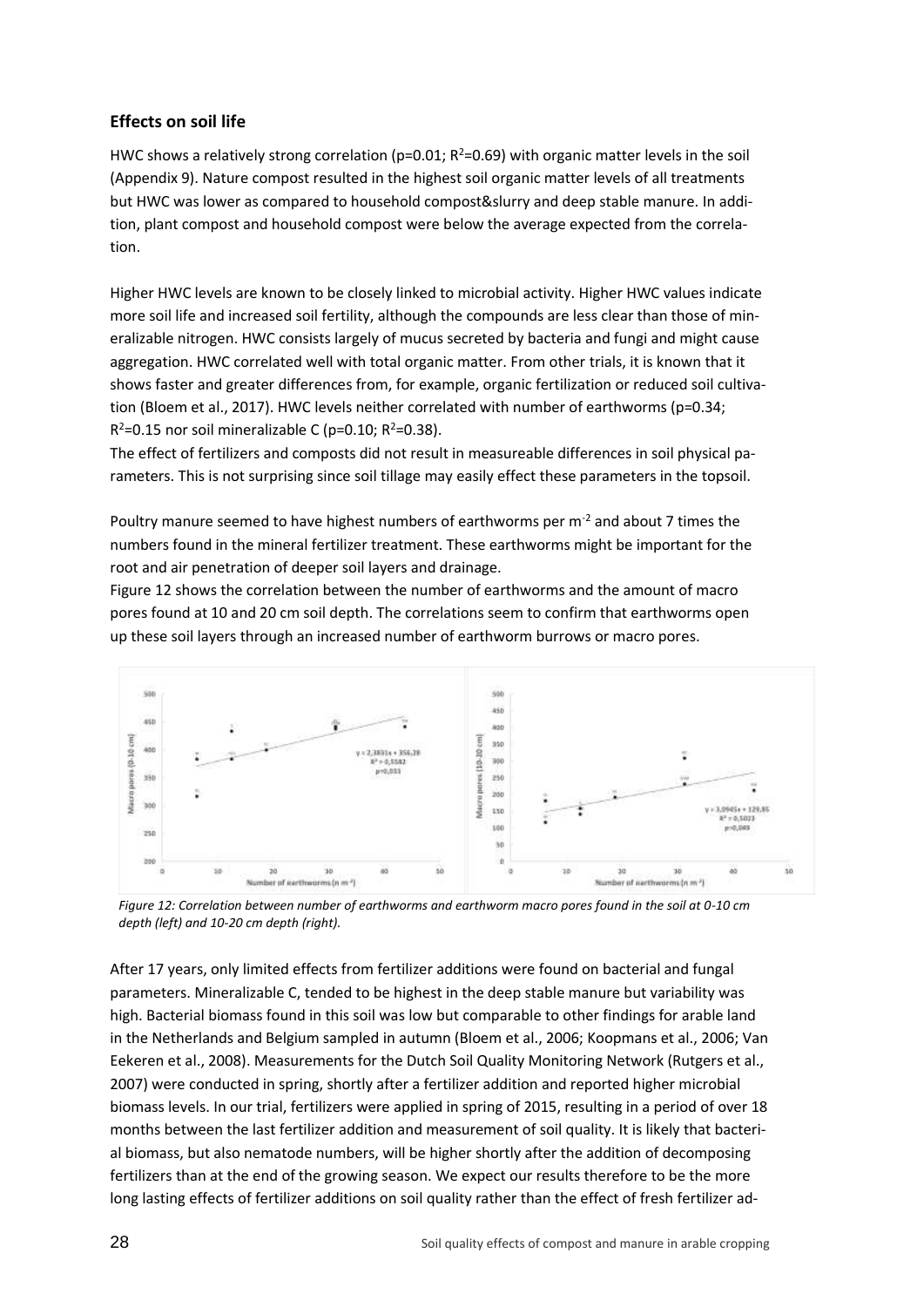ditions that may interfere with soil quality. It may explain why some soil life effects are less pronounced.

It is striking that fungal biomass was found to be higher in the mineral fertilizer treatment. In 2006, we found a similar effect, although at that time differences were not significant. In general, fungal biomass is found to increase in lignin rich woody, compost like fertilizer additions. Our results may suggest that low nutrient levels, found in the mineral fertilizer treatment, possibly resulted in higher mycorrhiza levels that may have increased the overall fungal biomass measured.

Nematode abundance was highest in the deep stable manure and nature compost treatments, followed by the mineral fertilizer and plant compost treatment. Levels were about 50% higher if compared to the poultry manure treatment, which showed lowest numbers of nematodes. Most fungivorous nematodes were found in the nature compost and household compost treatments. In the trophic group distribution herbivorous nematodes dominated in the mineral treatment, the plant based compost and the nature compost (> 40% of total). In all other treatments bacterivorous nematodes dominated at levels of 35-42%, which is common for arable, land (Van Eekeren, 2008). The relatively low total numbers of nematodes relative to the Dutch Soil Quality Monitoring Network (Rutgers et al., 2007) might again be related to the time of sampling in November. Especially quick release fertilizers like mineral fertilizer and slurry may cause peaks shortly after addition in spring, but the numbers may have decreased again in the course of the year and especially in autumn if roots quickly decompose. Nature compost, with high additions of wood-like materials may have caused higher numbers of fungivorous nematodes in this treatment.

In the life history groups (cp: colonizer-persister groups), higher levels of cp-1 were found in the household compost&slurry and deep stable manure treatments. The high number of cp-1 indicates a food rich habitat (enrichment opportunists). The typical colonizer family Rhabditidae dominates this life history group. The genera of Tylenchidae and Eucephalobus dominate the cp-2 group of nematodes, which indicate a disturbed habitat.

It may be concluded that effects on soil life are limited. Earthworms show significant differences especially with poultry manure. Nematodes show differences for CP1 and CP3 but no significant effects on bacterial biomass were found. Fungal biomass was found to be highest in mineral fertilizer (applied 18 months before) but effects from organic inputs could not be detected.

After 17 years, significant effects were found for organic matter and labile organic matter levels in the soil. Highest levels of organic matter (+41%) were found in the nature compost treatment followed by deep stable manure (+31%) and household compost&slurry (+22%). The deep stable manure resulted in an N mineralization, which was considerably higher if compared to mineral fertilizer (+70%) followed by nature compost (+58%) and the household compost&slurry combination (+39%). The light soil and intensive soil preparation might give a rapid breakdown and slow build-up of organic matter. Minimizing soil cultivation could still speed up the process of building up organic matter levels in this soil with organic inputs.

Overall, it might be concluded that best results are obtained with fertilizers used for both crop nutrition and building soil quality: poultry manure, household compost&slurry and deep stable manure. Although there are positive indications on total C and labile organic matter, the buildup of the soil and soil organisms is slow which might be the result from this light soil and the use of intensive soil cultivation.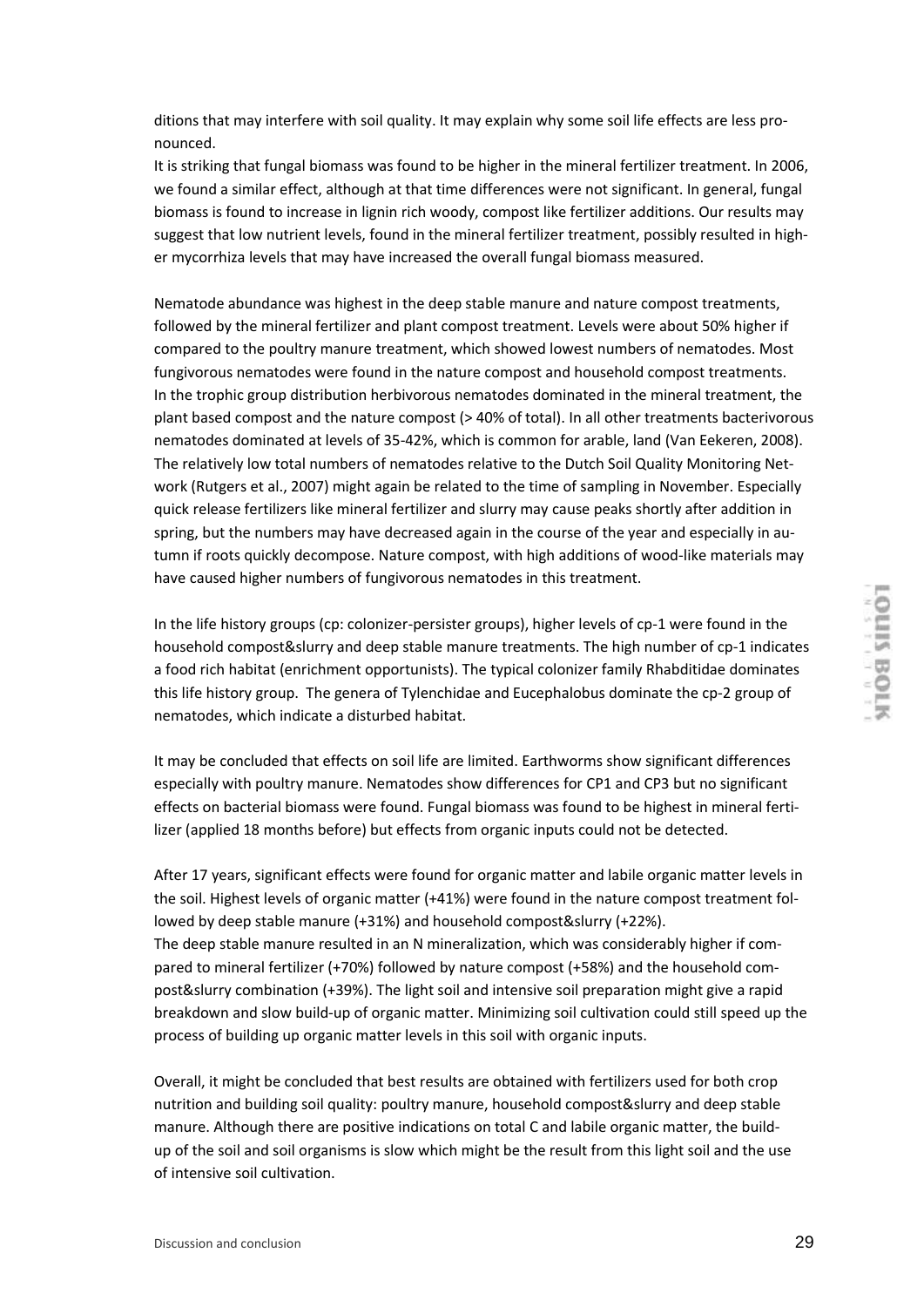### **References**

- Anderson, J.P.E. (1982). Soil respiration. In Page, A.L., Miller, R.H., Keeney D.R. (eds). Methods of Soil Analysis, Part 2. 2nd ed. Agronomy Monogram No. 9, American Society of Agronomy and Soil Science Society America, Madison, WI. p. 837–871.
- Ball, D.F. (1964). Loss-on-Ignition as an Estimate of Organic Matter and Organic Carbon in Non-Calcareous Soils. J Soil Sci 15:84–92. doi: 10.1111/j.1365-2389.1964.tb00247.x
- Bloem, J., Veninga, M., Shepherd, J. (1995). Fully automatic determination of soil bacterium numbers, cell volumes and frequencies of dividing cells by confocal laser scanning microscopy and image analysis. Applied and Environmental Microbiology 61, 926-936.
- Bloem, J., Vos, A. (2004). Fluorescent staining of microbes for total direct counts. In: Kowalchuk, G.A., De Bruijn, F.J., Head, I.M., Akkermans, A.D.L., Van Elsas, J.D. (eds.). Molecular Microbial Ecology Manual, 2nd edition. Kluwer Academic Publishers, Dordrecht, pp. 861-874.
- Bloem, J., Koopmans, C.J., Schils, R. (2017). Effect van mest op de biologische bodemkwaliteit in de Zeeuwse akkerbouw. Wageningen Environmental Research en Louis Bolk Instituut, 55 pp.
- Bloem, J., Schouten, J.A., Sorensen, S.J., Rutgers, M. van der Werf, A., Breure, A.M. (2006). Monitoring and evaluating soil quality. In: Bloem, J., Hopkins, D.W., Benedetti, A. (eds). Microbiological Methods for Assessing Soil Quality. pp. 23-49. CABI, Wallingford, UK.
- Bokhorst, J.G., Berg, C. ter, Zanen, M., Koopmans, C.J. (2008). Th MAC trial: Results from long-term organic inputs trial. Louis Bolk Institute, Driebergen, report no. LD 10E, 24 pp.
- Bongers, T. (1990). The maturity index: an ecological measure of environmental disturbance based on nematode species composition. Oecologia 83: 14-19.
- Bongers, T., De Goede, R.G.M., Korthals, G.W., Yeates, G.W. (1995). Proposed changes of c-p classification for nematodes. Russ. J. Nematol. 3: 61-62.
- Canali, S., Benedetti, A. (2006) Soil nitrogen mineralization. In: Bloem, J., Hopkins, D.W., Benedetti, A. (eds.). Microbiological Methods for Assessing Soil Quality. CABI, pp, 23–49.
- Edwards, C. A., Lofty J.R. (1982). Nitrogenous fertilizers and earthworm populations in agricultural soils. In: Satchell, J.E. (ed.). Earthworm ecology: from Darwin to vermiculture. Chapman and Hall, London.
- Ghani, A., Dexter, M, Perrott, K.W. (2003). Hot-water extractable carbon in soils: a sensitive measurement for determining impacts of fertilization, grazing and cultivation. Soil Biol. Biochem. 35: 1231–1243. doi: 10.1016/S0038-0717(03)00186-X
- Haynes, R.J. (2005). Labile Organic Matter Fractions as Central Components of the Quality of Agricultural Soils: An Overview. Advances in Agronomy, 85, 221-268.
- Houba, V.J.G., Van der Lee, J.J.G., Novozamsky, I. (1997). Soil and plant analysis. Part 1: Soil analysis procedures. Wageningen Univ., Wageningen, the Netherlands.
- Keeney, D.R., Nelson, D.W. (1982). Nitrogen—Inorganic Forms. In: Methods of Soil Analysis. Part 2. Chemical and Microbiological Properties. American Society of Agronomy, Madison, USA, pp. 643– 698.
- Koopmans, C.J., Smeding, F.W., Rutgers, M., Bloem, J., Van Eekeren, N. (2006). Biodiversiteit en bodembeheer in de landbouw. Louis Bolk Instituut, RIVM, WUR-Alterra, Driebergen. 69 p.
- Koopmans, C.J., Van Schie, T. (eds.) (2012). Soil Signals: A practical guide to a fertile soil. Roodbont Publishers, Zutphen, ISBN 978-90-8740-157-3. 96 p.
- Morris, S.J., Zink, T., Conners, K., Allen, M.F. (1997). Comparison between fluorescein diacetate and differential fluorescent staining procedures for determining fungal biomass in soils. Applied Soil Ecology 6, 161-167.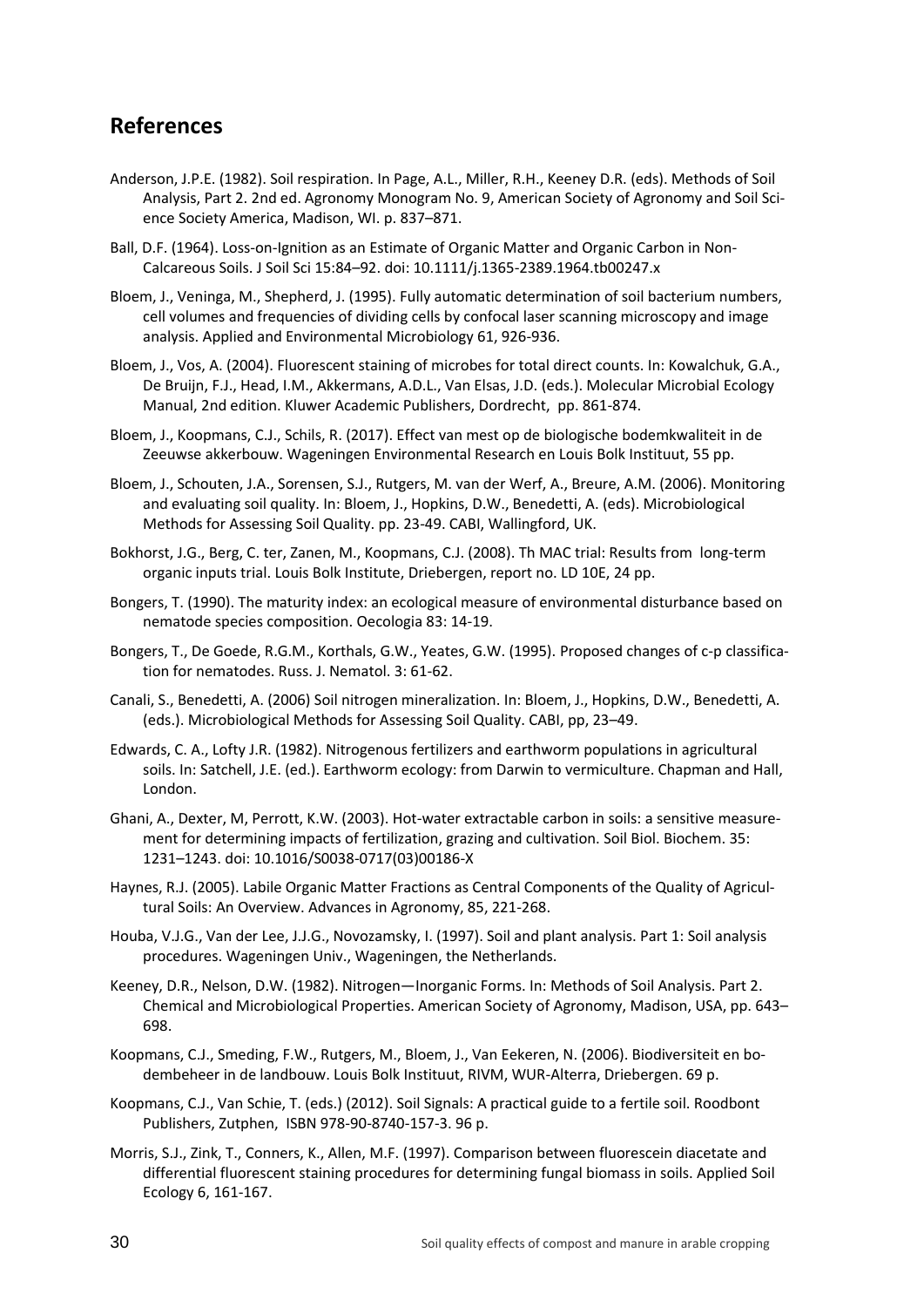- Oostenbrink, M. (1960). Estimating nematode populations by some selected methods. In: Sasser J., Renkins W.R. (eds). Nematology. Chapel Hill, University of North Carolina Press, pp. 85-102.
- Rutgers, M., Mulder, C., Schouten A.J. (2007). Typeringen van bodemecosystemen in Nederland met tien referenties voor biologische bodemkwaliteit. RIVM rapport 607604008/2007
- Van Eekeren, N., Bommelé, L., Bloem, J., Schouten, T., Rutgers, M., De Goede, R., Reheul, D., Brussaard, L. (2008). Soil biological quality after 36 years of ley-arable cropping, permanent grassland and permanent arable cropping. Applied Soil Ecology 40: 432-446.
- Van Vliet, P.C.J., van der Stelt, B., Rietberg, P.I. De Goede, R.G.M. (2007). Effects of organic matter content on earthworms and nitrogen mineralization in grassland soils. European Journal of Soil Biology, 43, supplement 1, 8222-8229.
- Yeates, G.W., Bongers, T., De Goede, R.G.M., Freckman, D.W., Georgieva, S.S. (1993). Feeding habits in soil nematode families and genera-and outline for soil ecologists. J. Nematol. 25: 315-331.
- Zanen, M., Bokhorst, J.G., Ter Berg, C., Koopmans, C.J. (2008). Investeren tot in de bodem: Evaluatie van het proefveld Mest Als Kans. Louis Bolk Instituut rapport nr. LD 11, Driebergen, 38 p.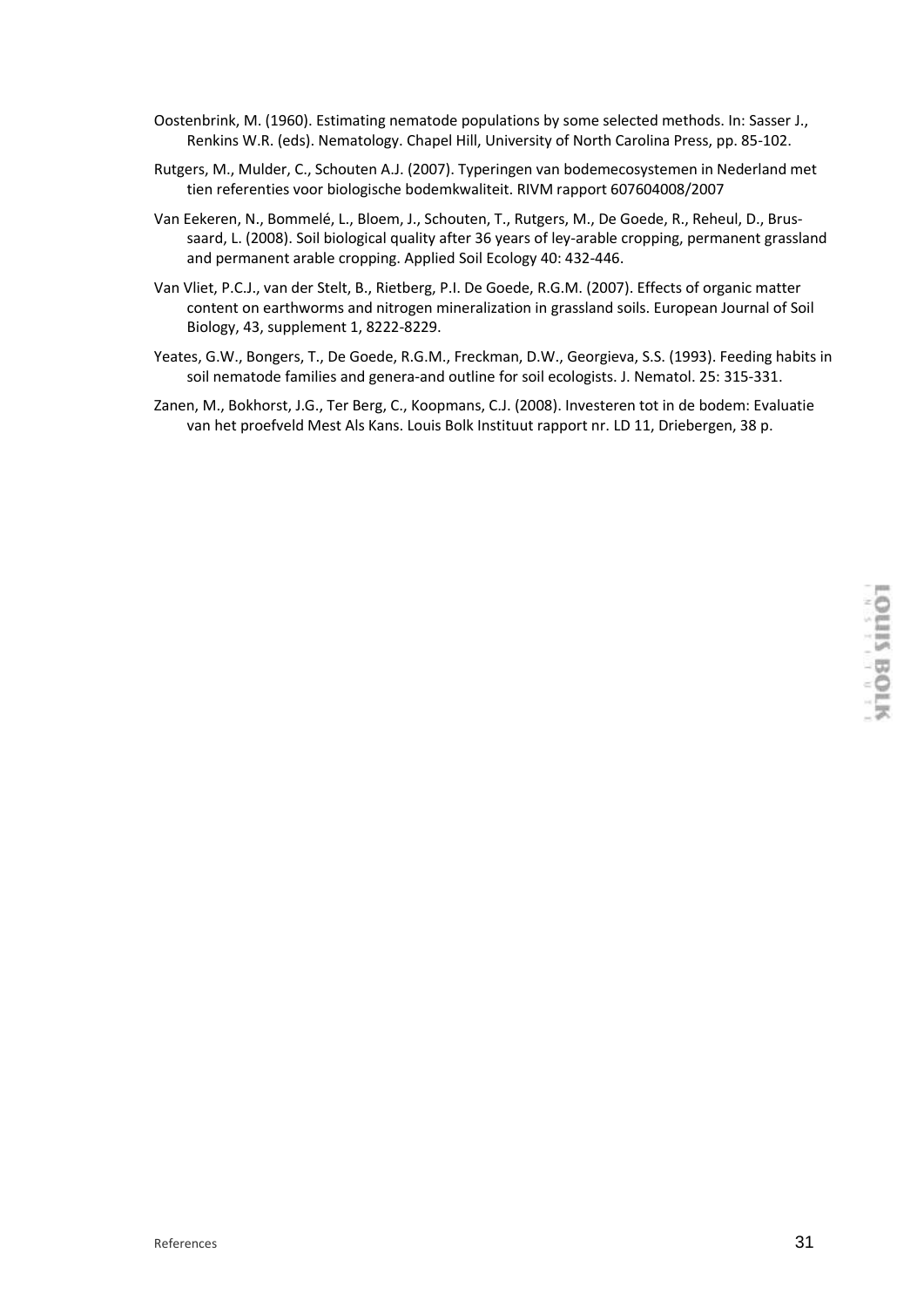Soil Chemical and physical characteristics in 2016 of mineral (M), slurry (S), poultry manure (PM), household compost&slurry (HCS), deep stable manure (DSM), plant compost (PC), household compost (HC) and nature compost (NC).

<span id="page-31-0"></span>

|                         |                                                      | <b>Treatments</b> |           |           |            |            |           |            |           |           |
|-------------------------|------------------------------------------------------|-------------------|-----------|-----------|------------|------------|-----------|------------|-----------|-----------|
|                         | <b>Unit</b>                                          | M                 | S         | PM        | <b>HCS</b> | <b>DSM</b> | PC        | HC         | <b>NC</b> | P-value   |
| pH-KCL                  | $-log[H+]$                                           | 7,80 ab           | 7,80 ab   | 7,80 ab   | 7,78 ab    | 7,75a      | 7,83 b    | 7,80 b     | 7,75a     | 0,082     |
| SOM                     | %                                                    | 1,68a             | 1,68a     | 1,75a     | 1,95 bc    | $2,10$ cd  | $1,78$ ab | $1,90$ ab  | $2,25$ d  | < 0,001   |
| <b>HWC</b>              | $ug C g^{-1}$                                        | 277a              | 291a      | 293a      | 357 b      | 376 b      | 278a      | 284a       | 355 b     | 0,003     |
| C-total                 | g C kg dry soil <sup>-1</sup>                        | $14,5$ abc        | 13,3a     | 13,5a     | $14,0$ ab  | 15,5 bc    | 13,5a     | $14,5$ ab  | 16,0c     | 0,005     |
| N-total                 | $g$ N kg dry soil <sup>-1</sup>                      | 1,11a             | 1,09a     | $1,13$ ab | $1,19$ abc | 1,28 bc    | 1,09a     | $1,18$ abc | 1,29c     | 0,018     |
| P-total                 | mg P <sub>2</sub> O <sub>5</sub> 100 g <sup>-1</sup> | 116               | 108       | 118       | 111        | 109        | 108       | 107        | 108       | <b>NS</b> |
| P-plant                 | $mgP kg^{-1}$                                        | 1,28a             | $1,33$ ab | 1,60 cd   | $1,53$ bc  | $1,83$ d   | 1,13 a    | 1,18a      | 1,25 a    | < 0,001   |
| K                       | $mg$ K $kg^{-1}$                                     | 65 bcd            | 63 aabo   | 56 ab     | 75 d       | 89 e       | 55a       | 53a        | 67 cd     | < 0,001   |
| Ca                      | mmol Ca L <sup>-1</sup>                              | 0,53              | 0,65      | 0,73      | 0,58       | 0,78       | 0,65      | 0,50       | 0,45      | <b>NS</b> |
| Mg                      | mg Mg kg <sup>-1</sup>                               | 29,75a            | 32,5a     | 36,75 b   | 38,25 b    | 38,5 b     | 32a       | 32,5a      | 39,25 b   | < 0,001   |
| Bulk density            | $g \text{ cm}^{-3}$                                  | 1,26              | 1,24      | 1,28      | 1,23       | 1,22       | 1,30      | 1,25       | 1,20      | <b>NS</b> |
| Soil structure 0-10 cm  |                                                      |                   |           |           |            |            |           |            |           |           |
|                         | Crumb %                                              | 74                | 65        | 70        | 74         | 64         | 66        | 66         | 60        | <b>NS</b> |
| Sub-angular %           |                                                      | 24                | 31        | 23        | 26         | 33         | 31        | 29         | 34        | <b>NS</b> |
| Angular %               |                                                      | 3                 | 4         | 8         | 0          | 4          | 3         | 5          | 6         | <b>NS</b> |
| Soil structure 10-20 cm |                                                      |                   |           |           |            |            |           |            |           |           |
|                         | Crumb %                                              | 50                | 46        | 56        | 34         | 51         | 38        | 33         | 54        | <b>NS</b> |
| Sub-angular %           |                                                      | 44                | 39        | 38        | 56         | 43         | 43        | 46         | 39        | <b>NS</b> |
| Angular %               |                                                      | 6                 | 15        | 6         | 10         | 6          | 20        | 21         | 8         | <b>NS</b> |
| Macro pores 0-10 #      |                                                      | 383               | 433       | 442       | 383        | 438        | 317       | 400        | 442       | <b>NS</b> |
| Macro pores 0-20 #      |                                                      | 117               | 158       | 213       | 142        | 231        | 181       | 192        | 308       | <b>NS</b> |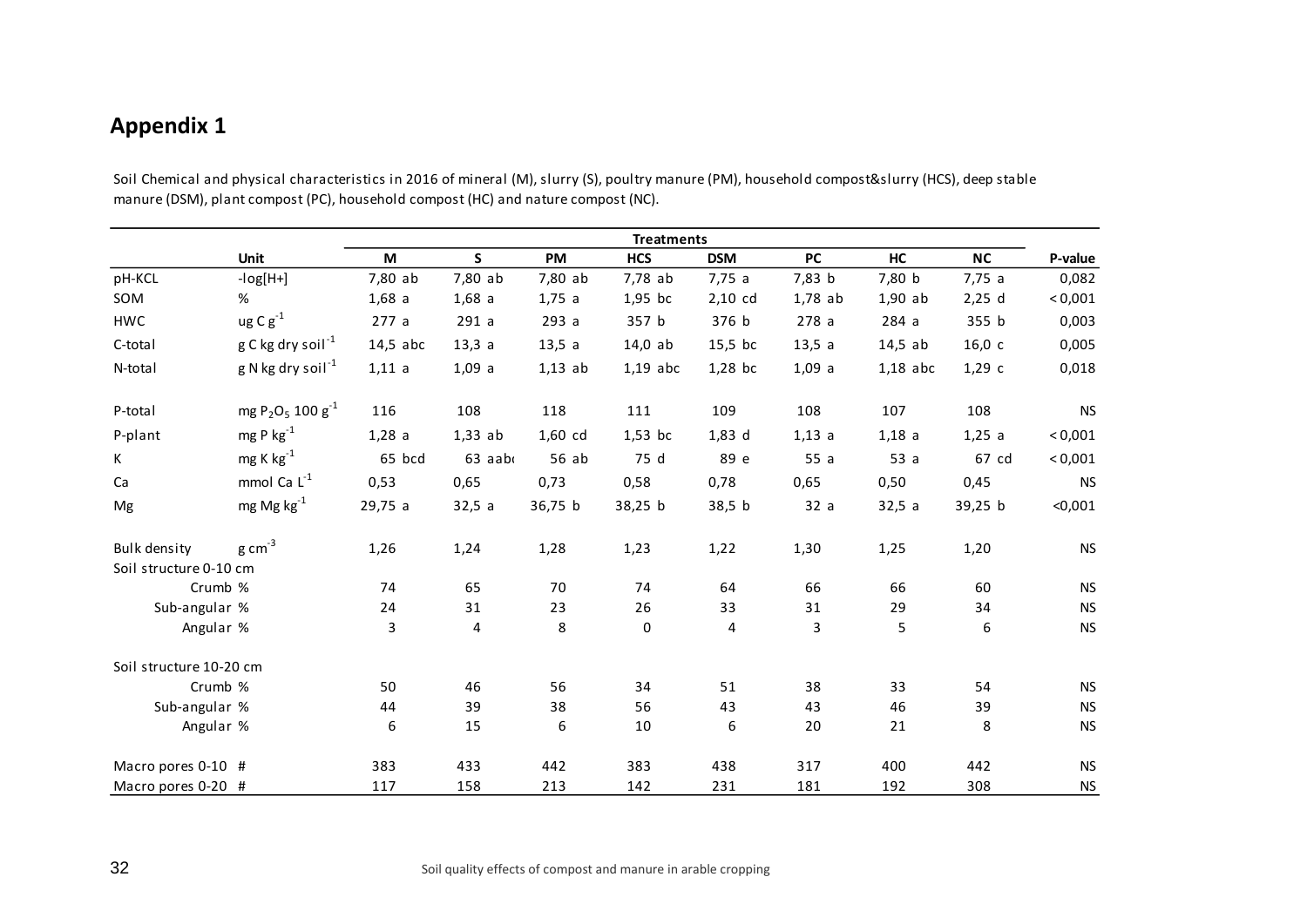Soil biological characteristics in 2016 of mineral (M), slurry (S), poultry manure (PM), household compost&slurry (HCS), deep stable manure (DSM), plant compost (PC), household compost (HC) and nature compost (NC).

|                      |                                    | <b>Treatments</b> |           |           |            |            |           |           |           |           |
|----------------------|------------------------------------|-------------------|-----------|-----------|------------|------------|-----------|-----------|-----------|-----------|
|                      | <b>Unit</b>                        | M                 | S         | <b>PM</b> | <b>HCS</b> | <b>DSM</b> | <b>PC</b> | HC        | <b>NC</b> | P-value   |
| Mineralizable N      | mg N kg dry soil <sup>-1</sup>     | 11,9a             | $14,1$ ab | 14,2ab    | $16,6$ bc  | 20,2 d     | $15,1$ ab | $14,3$ ab | 18,8 cd   | 0,001     |
| Mineralizable C      | mg $CO2$ kg dry soil <sup>-1</sup> | $16,7$ ab         | 18,4ab    | $14,4$ ab | 18,3ab     | 19,5 b     | $16,7$ ab | 18,5ab    | 19,0 b    | 0,039     |
| Number of earthworms | $n m-2$                            | 6 a               | 13ab      | 44 b      | 13ab       | $31$ ab    | 6 ab      | 19ab      | $31$ ab   | 0,021     |
| Bacterial biomass    | $\mu$ g C g dry soil <sup>-1</sup> | 20,0              | 14,9      | 21,9      | 23,1       | 26,9       | 22,5      | 26,8      | 21,5      | <b>NS</b> |
| Fungal biomass       | $\mu$ g C g dry soil <sup>-1</sup> | 25,4 b            | 14,2 a    | 15,1 a    | 16,4a      | 15,5a      | 14,7a     | 17,0a     | 15,9a     | 0,033     |
| Active fungi         | $\mu$ g C g dry soil <sup>-1</sup> | 1,09              | 2,40      | 1,87      | 1,10       | 0,75       | 0,86      | 1,29      | 2,37      | <b>NS</b> |
| Fungi/Bacteria       | $C C^{-1}$                         | 1,27 b            | 1,49a     | 0,73 a    | 0,72 a     | 0,58a      | 0.83a     | 0,64a     | 0,73a     | 0,033     |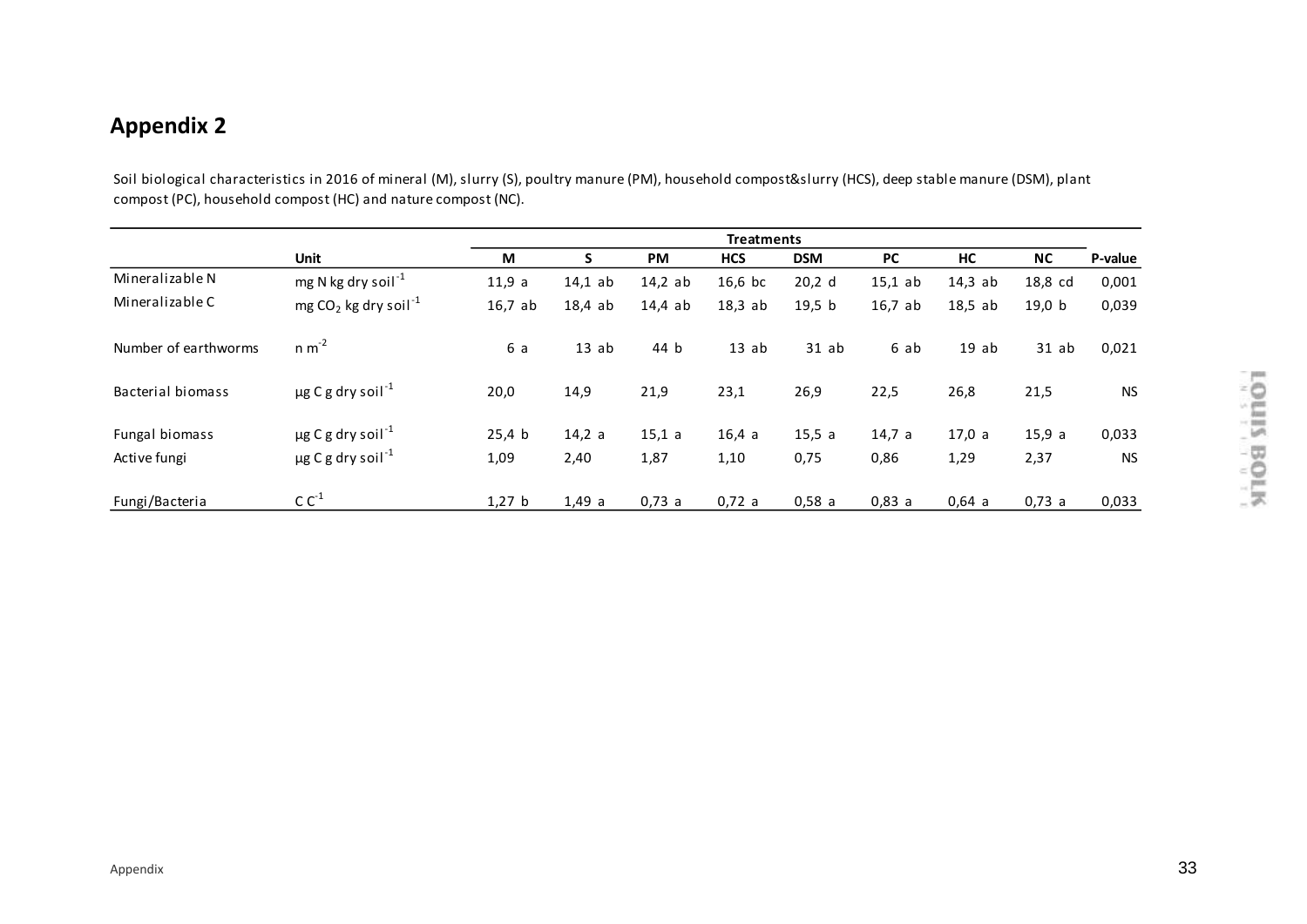Nematode abundance, trophic groups, life history groups (cp colonizer-persister groups) and cp: community structure indices in 2016 of mineral (M), slurry (S), poultry manure (PM), household compost&slurry (HCS), deep stable manure (DSM), plant compost (PC), household compost (HC) and nature compost (NC).

|                                                           |                            |          | <b>Treatments</b> |          |                |                |           |          |              |           |
|-----------------------------------------------------------|----------------------------|----------|-------------------|----------|----------------|----------------|-----------|----------|--------------|-----------|
|                                                           | Unit                       | M        | S.                | PM       | <b>HCS</b>     | <b>DSM</b>     | <b>PC</b> | HC       | <b>NC</b>    | P-value   |
| Number of nematodes                                       | n 100 g soil $^{-1}$       | 1097 abc | 812 ab            | 772 a    | 849 abc        | 1208 bc        | 1058 abc  | 908 abc  | 1214 с       | 0,088     |
| <b>Bacterivorous</b>                                      | n 100 g soil <sup>-1</sup> | 335      | 286               | 276      | 308            | 454            | 308       | 379      | 403          | <b>NS</b> |
| Fungivorous                                               | n 100 g soil $^{-1}$       | 72 abc   | 70 ab             | 69 a     | $82$ ab        | 78 ab          | 74 abc    | $121$ ab | 126 b        | 0,099     |
| Herbivorous                                               | n 100 g soil $^{-1}$       | 488      | 250               | 218      | 275            | 416            | 442       | 243      | 502          | <b>NS</b> |
| Carnivorous                                               | n 100 g soil <sup>-1</sup> | 199      | 199               | 206      | 182            | 257            | 232       | 159      | 182          | <b>NS</b> |
| General                                                   | n 100 g soil $^{-1}$       | 4        | 7                 | 3        | $\overline{2}$ | $\overline{2}$ | 3         | 6        | $\mathbf{1}$ | <b>NS</b> |
| $cp-1$                                                    | %                          | 75,6 abc | 81,9 abc          | 80,5 abc | 119,3 bc       | 124,4 c        | 52,6a     | 72,8 ab  | 68,8 ab      | 0,017     |
| $cp-2$                                                    | %                          | 646,7    | 347,1             | 301,1    | 290,8          | 546,4          | 528,3     | 394,3    | 605,8        | <b>NS</b> |
| $cp-3$                                                    | %                          | 137,5a   | 138,3a            | 145,9ab  | 222,6c         | 230,4 c        | 215,7 bc  | 225,4 bc | 301,2 d      | 0,001     |
| $cp-4$                                                    | %                          | 137,8    | 157,4             | 179,8    | 152,6          | 220,1          | 186,5     | 148,5    | 179,1        | <b>NS</b> |
| $cp-5$                                                    | $\%$                       | 94,8     | 80,5              | 61,4     | 62,1           | 83,9           | 72,0      | 61,4     | 57,7         | <b>NS</b> |
| Maturity index (cp1-5) $\mu$ g C g dry soil <sup>-1</sup> |                            | 3,00     | 3,07              | 2,97     | 2,85           | 2,89           | 3,22      | 2,88     | 2,98         | <b>NS</b> |
| Maturity index (cp2-5) $\mu$ g C g dry soil <sup>-1</sup> |                            | 3,24     | 3,44              | 3,31     | 3,35           | 3,24           | 3,39      | 3,11     | 3,19         | <b>NS</b> |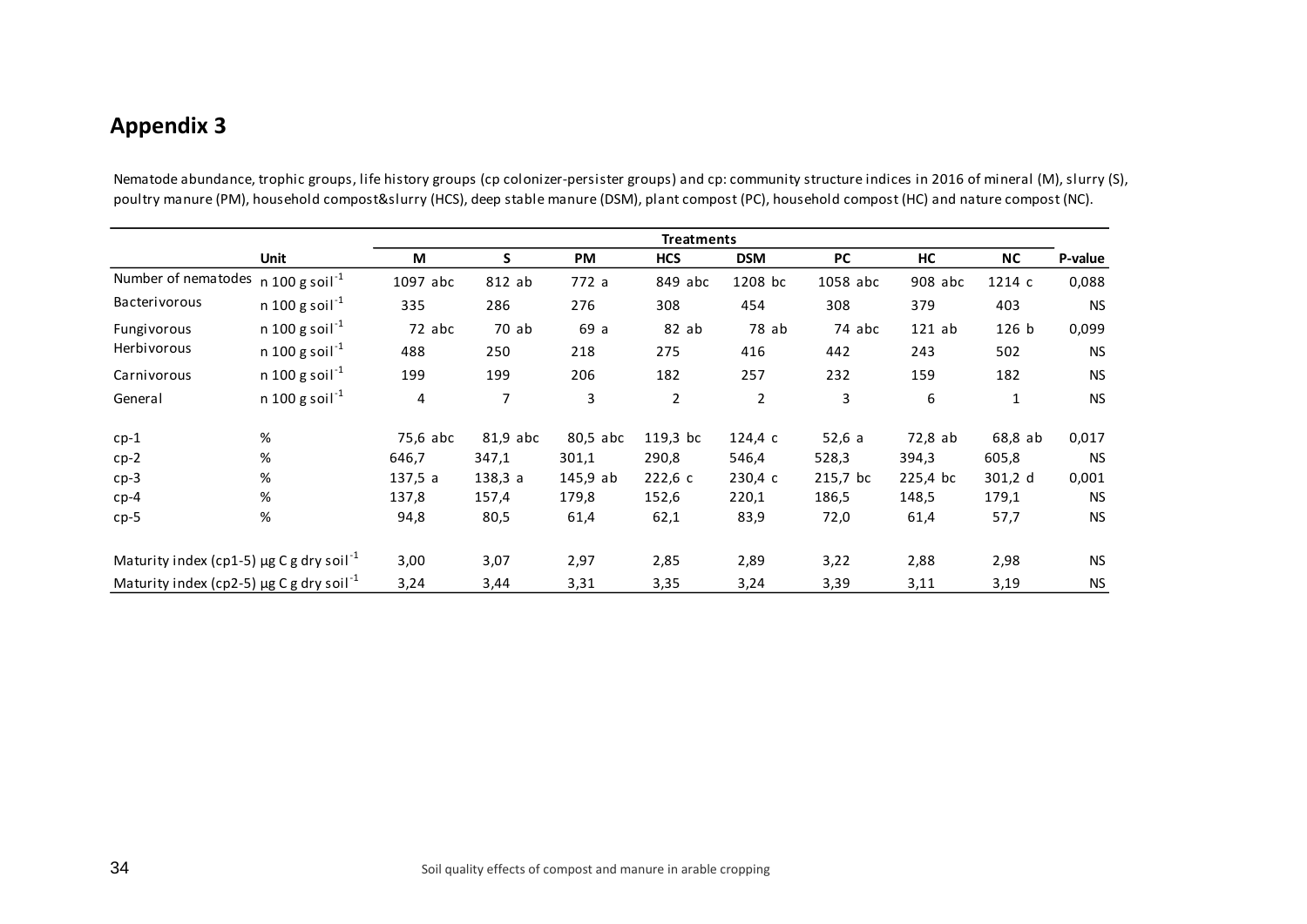Correlation between yield and organic matter applied for mineral fertilizer (M), slurry (S), poultry manure (PM), household compost&slurry (HCS), deep stable manure (DSM), plant compost (PC), household compost (HC) and nature compost (NC) treatments after 17 years.

<span id="page-34-0"></span>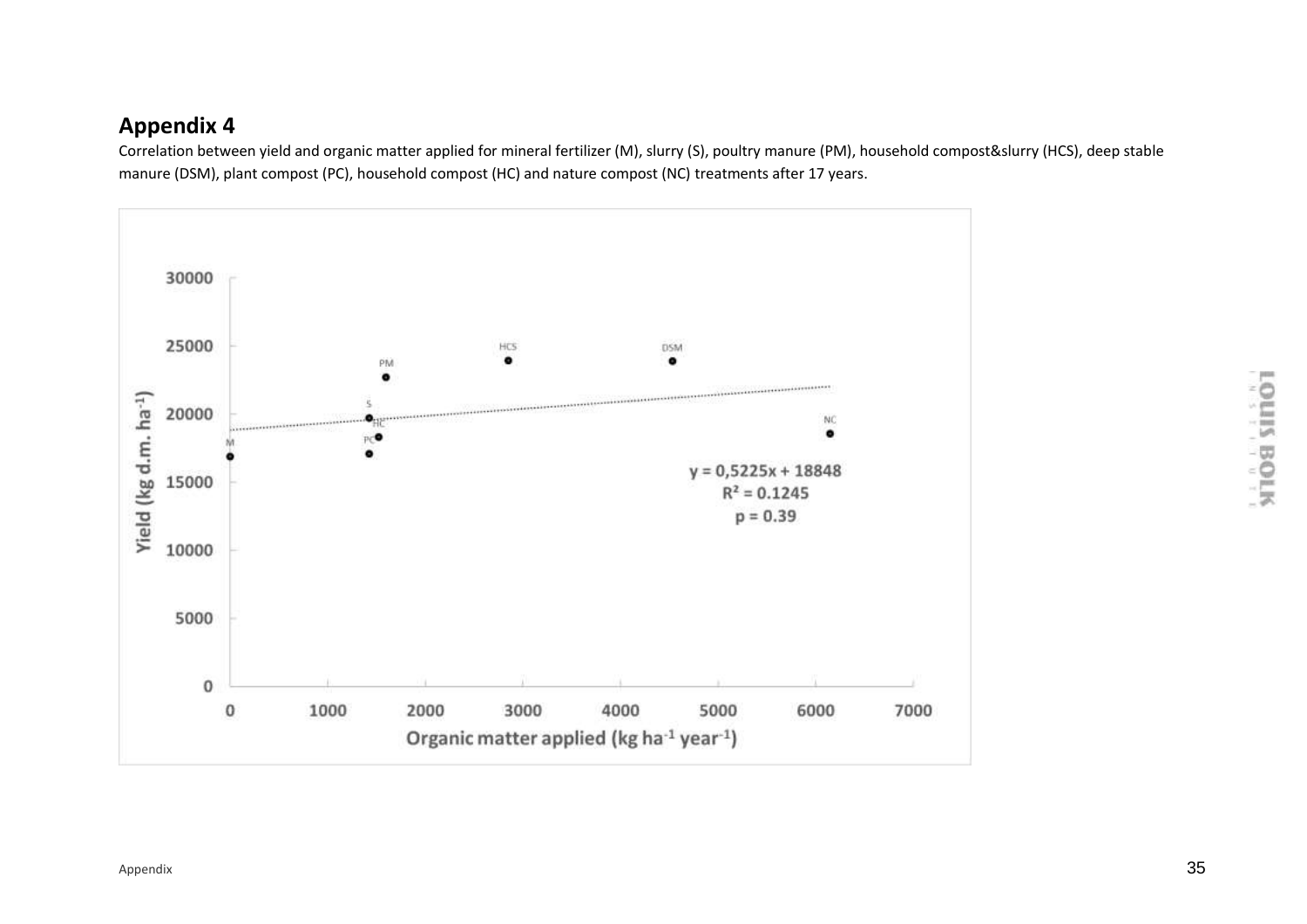Correlation between yield and soil organic matter for mineral fertilizer (M), slurry (S), poultry manure (PM), household compost&slurry (HCS), deep stable manure (DSM), plant compost (PC), household compost (HC) and nature compost (NC) treatments after 17 years.

<span id="page-35-0"></span>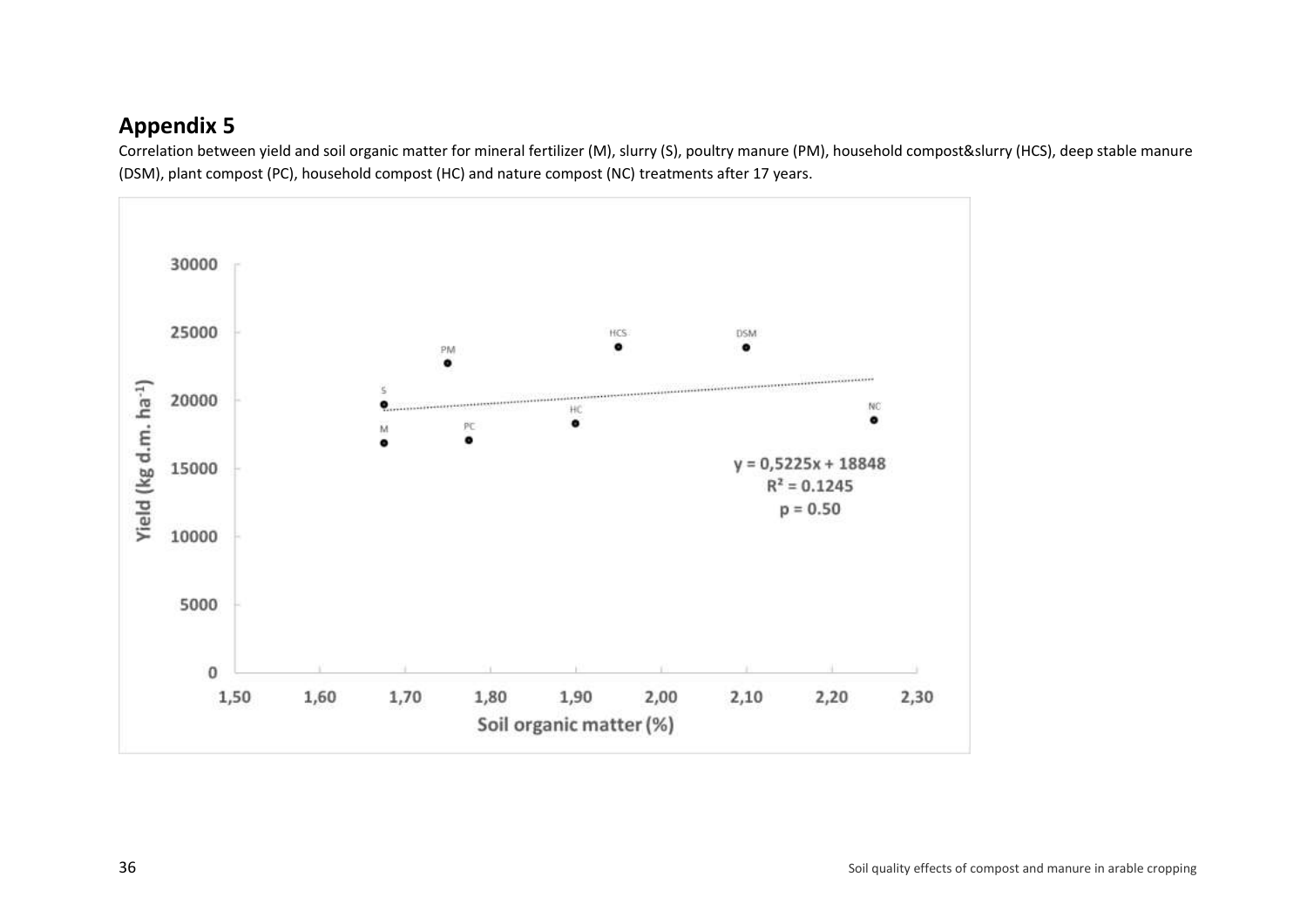Correlation between yield and N application for mineral fertilizer (M), slurry (S), poultry manure (PM), household compost&slurry (HCS), deep stable manure (DSM), plant compost (PC), household compost (HC) and nature compost (NC) treatments after 17 years.

<span id="page-36-0"></span>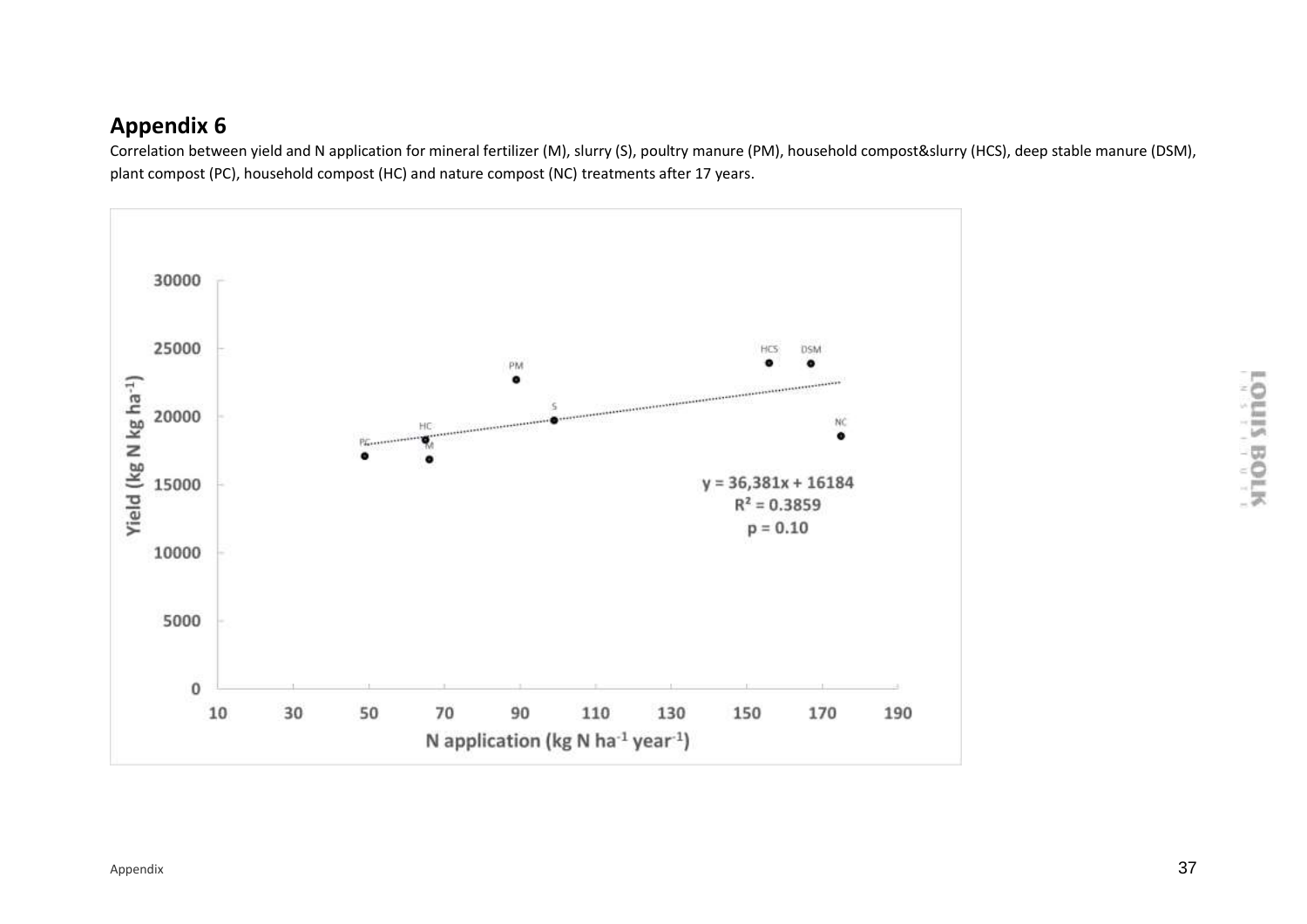Correlation between yield and mineralizable N for mineral fertilizer (M), slurry (S), poultry manure (PM), household compost&slurry (HCS), deep stable manure (DSM), plant compost (PC), household compost (HC) and nature compost (NC) treatments after 17 years.

<span id="page-37-0"></span>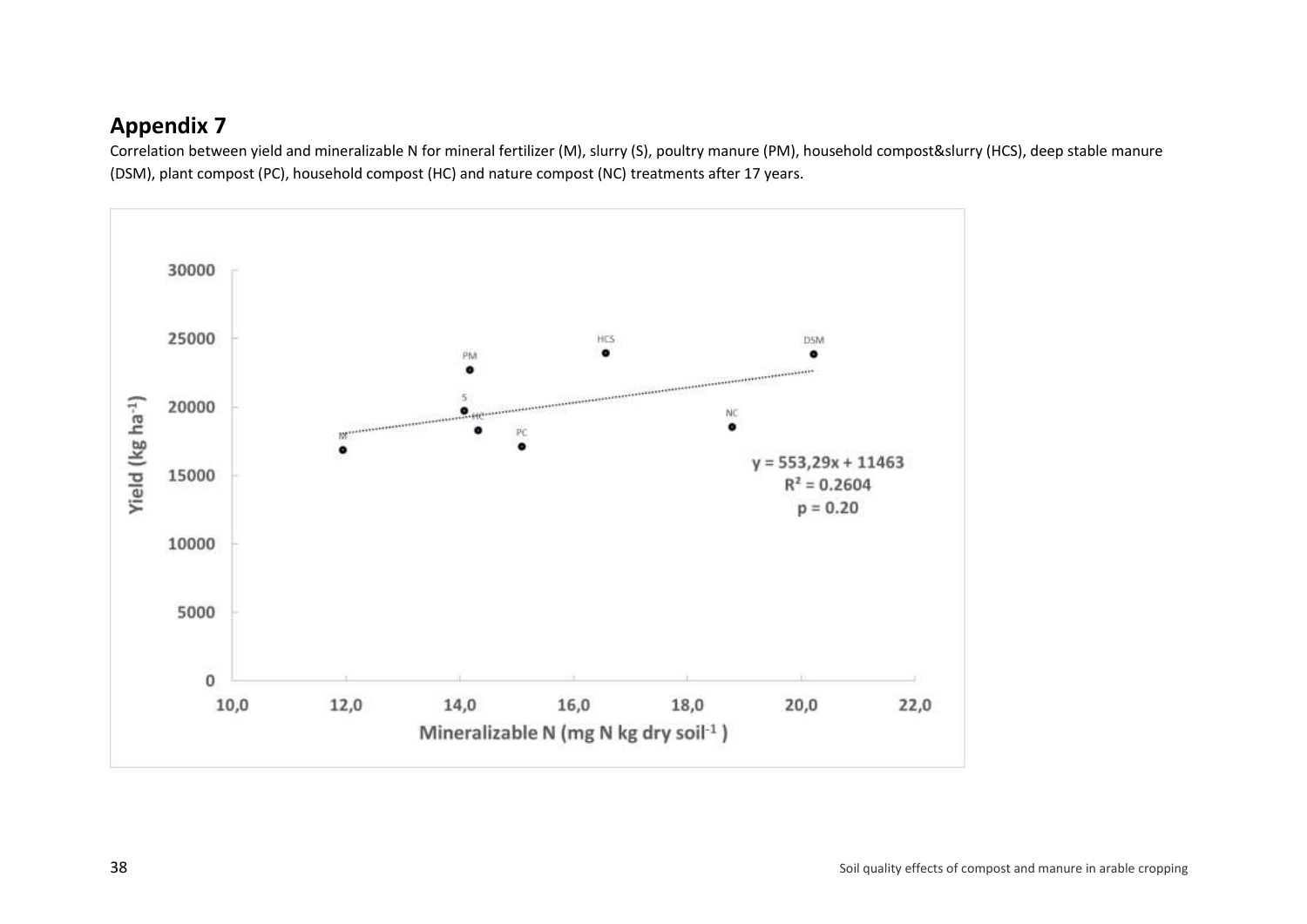Correlation between yield and P application for mineral fertilizer (M), slurry (S), poultry manure (PM), household compost&slurry (HCS), deep stable manure (DSM), plant compost (PC), household compost (HC) and nature compost (NC) treatments after 17 years.

<span id="page-38-0"></span>